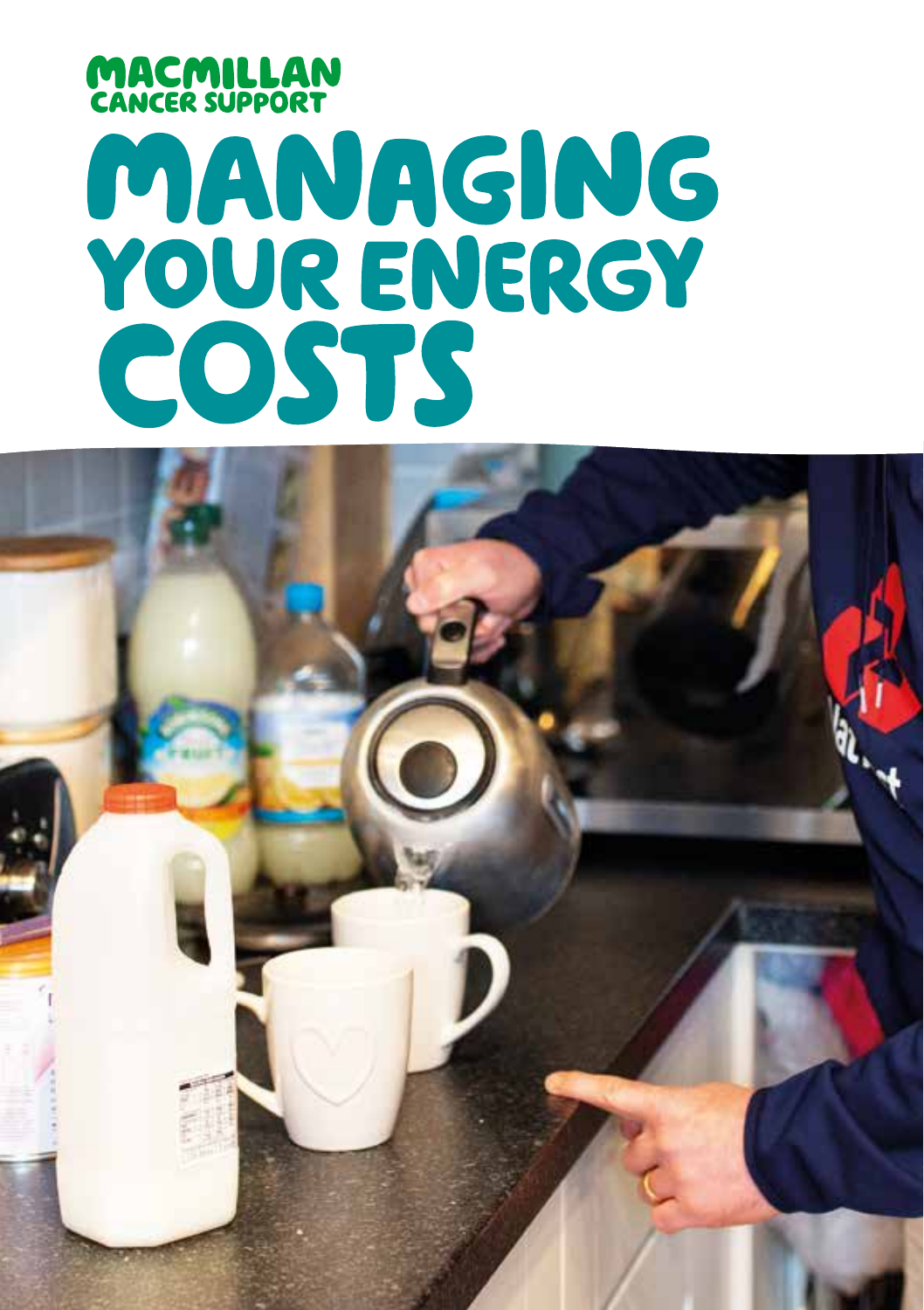# About this leaflet

This leaflet is about managing your energy costs if you have cancer. It includes information about:

- ways you can reduce your energy costs
- ways your energy supplier can reduce your energy costs
- payments, schemes and grants that could help with your bills.

We hope this leaflet answers some of the questions you may have. It has been created with support from Macmillan's Energy Advice Team. This team offers advice to people with cancer who are struggling to keep warm, whichever energy supplier they have.

### **Quotes**

In this leaflet, we have included quotes from people affected by cancer who have been worried about their energy costs. Some quotes are from our Online Community (macmillan.org.uk/community). The others are from people who have chosen to share their story with us. To share your experience, visit macmillan.org.uk/shareyourstory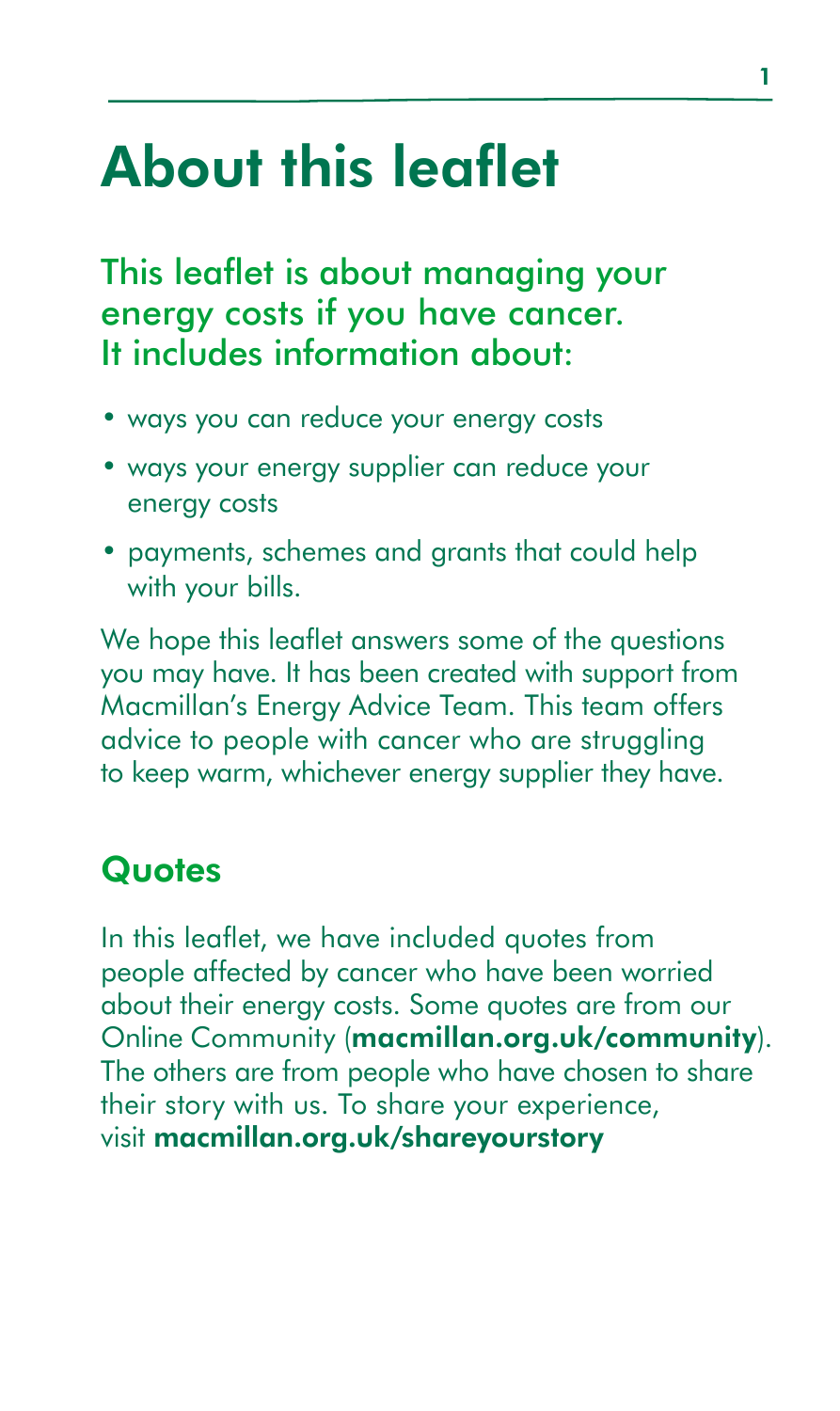# For more information

If you have more questions or would like to talk to someone, call the Macmillan Support Line free on 0808 808 00 00, 7 days a week, 8am to 8pm. Our energy advisers are available from Monday to Friday, 8am to 6pm.

If you would prefer to speak to us in another language, interpreters are available. Please tell us, in English, the language you want to use.

If you are deaf or hard of hearing, call us using NGT (Text Relay) on 18001 0808 808 00 00, or use the NGT Lite app.

We have some information in different languages and formats, including audio, eBooks, easy read, Braille, large print and translations. To order these, visit macmillan.org.uk/otherformats or call 0808 808 00 00.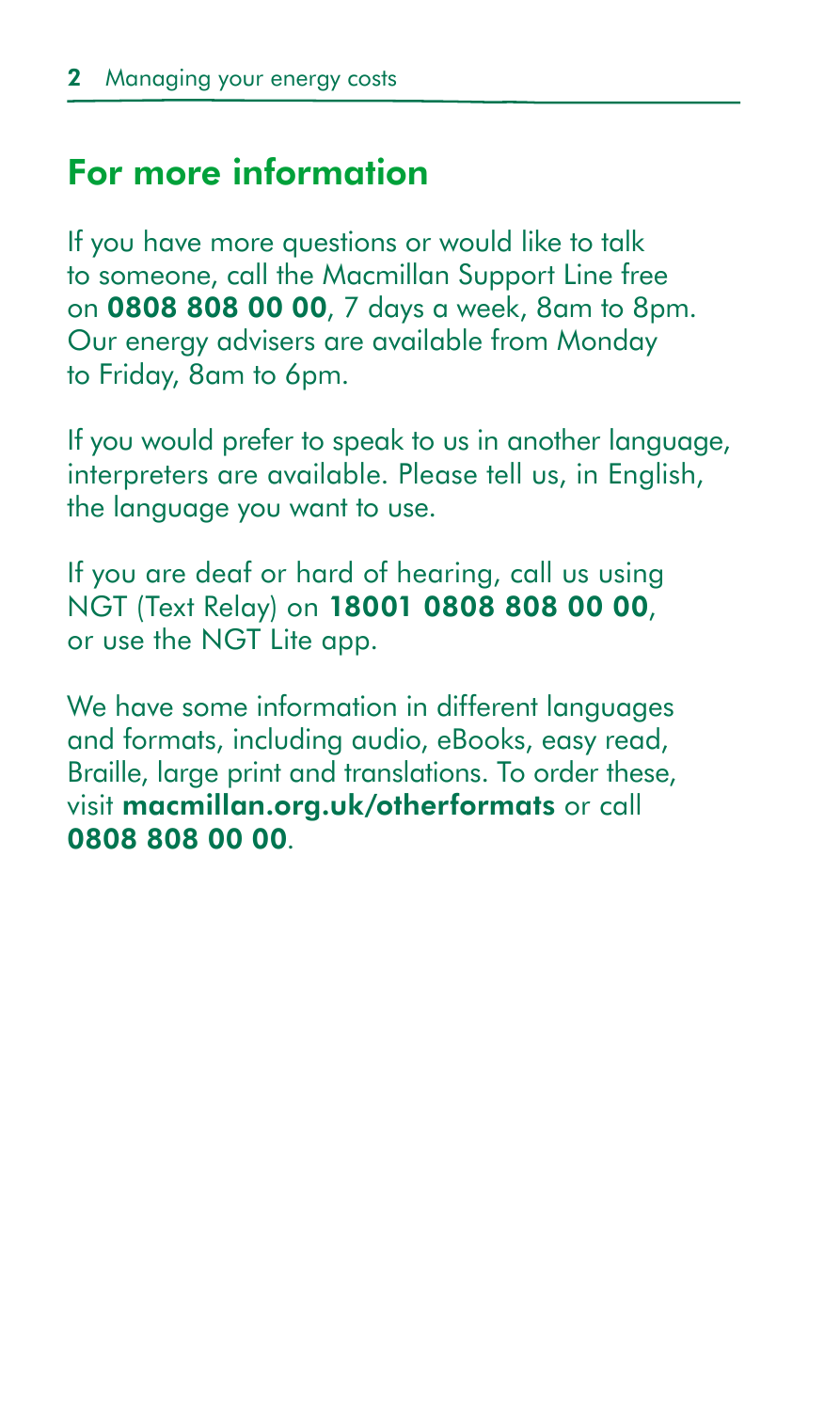# **Contents**

| Keeping warm when you have cancer | 5  |
|-----------------------------------|----|
| Talking to your energy supplier   | 6  |
| Our Energy Advice Team            | 10 |
| Switching your supplier           | 12 |
| Accessing payments and grants     | 17 |
| Saving energy at home             | 22 |
| Further information and support   | 32 |
| Other useful organisations        | 34 |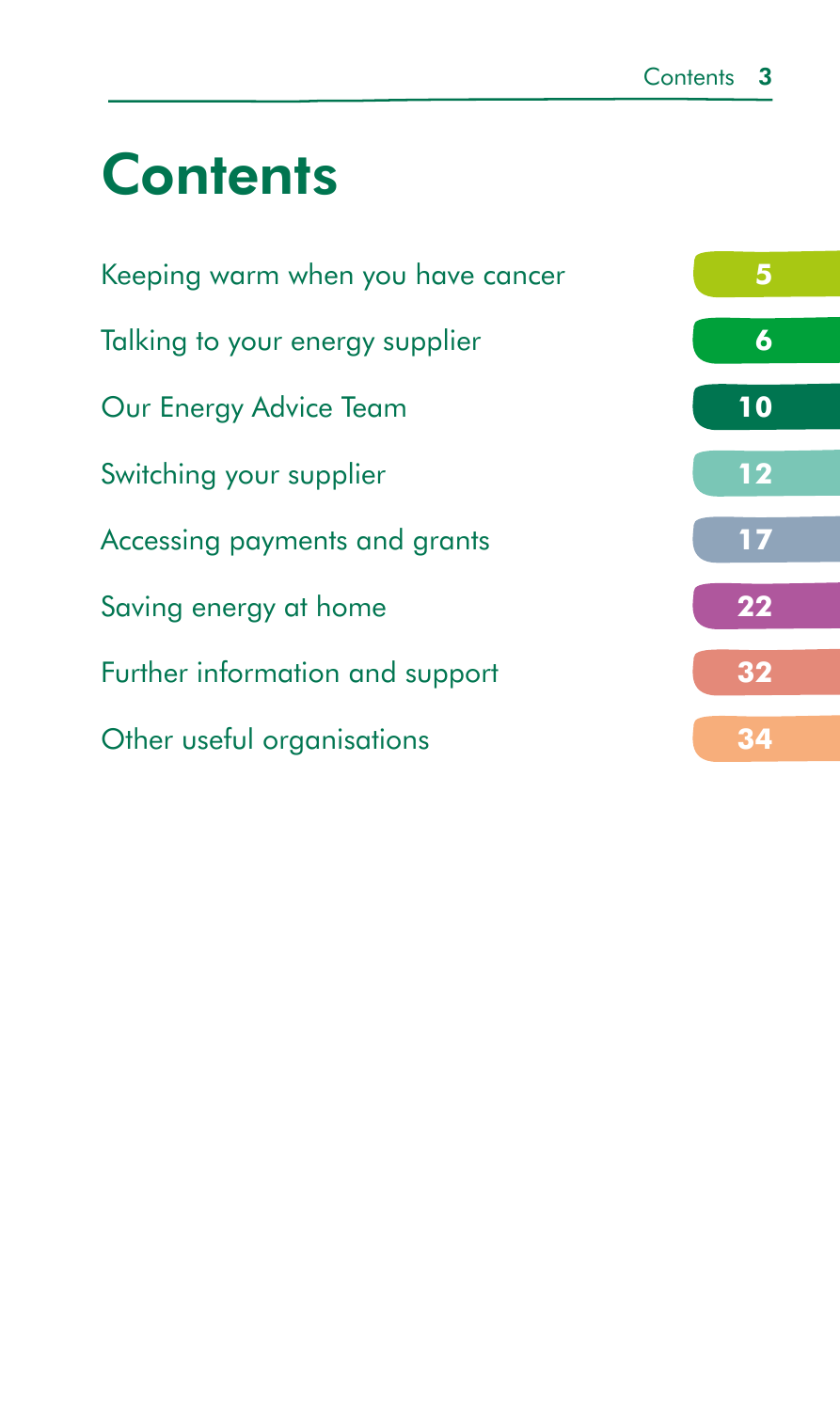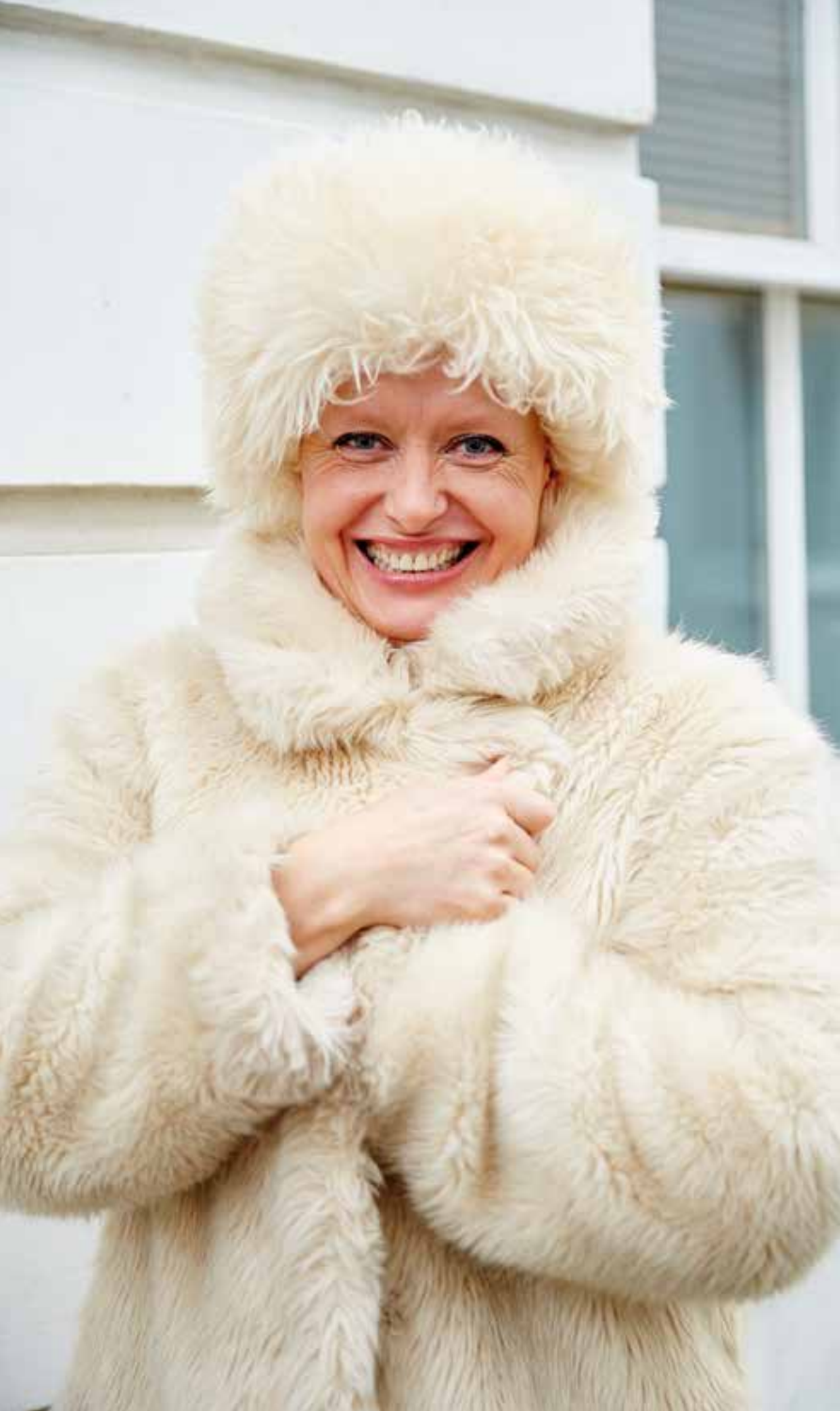# Keeping warm when you have cancer

Nearly 1 in 3 people diagnosed with cancer say they feel the cold more (Macmillan/YouGov online survey 2017).



Roughly 1 in 3 people living with cancer say they feel the cold more.

If you are having cancer treatment, you may be at home more. You may need to turn up the heating to cope with side effects, such as weight loss, hair loss and tiredness. This means your energy bills can increase when you may be unable to work or have a reduced income.

On average, people living with cancer pay £196 a year more on their energy bills. Worrying about your energy bills can cause extra stress when you are already unwell.

There are things you can do to manage your energy costs. Different types of support are available.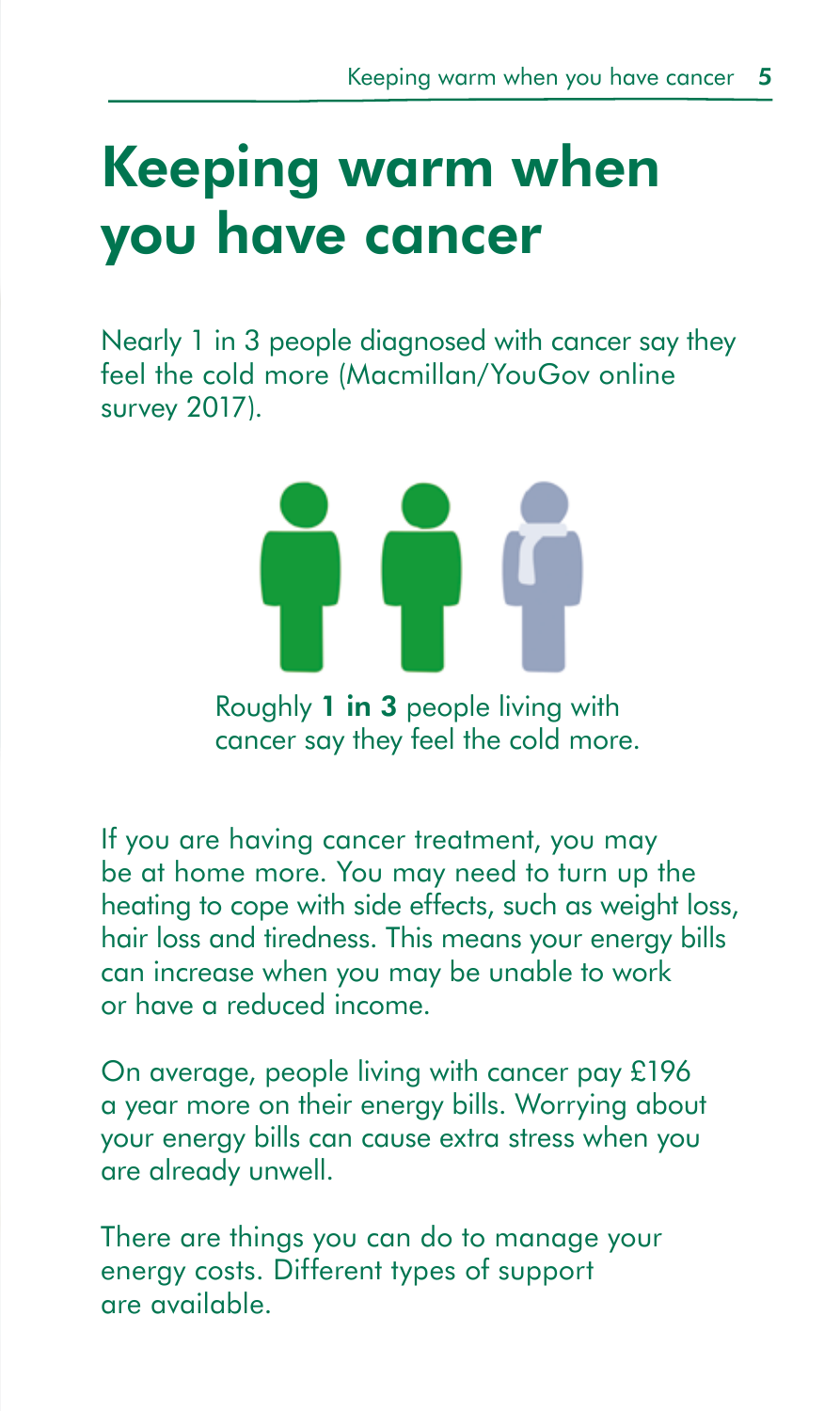# Talking to your energy supplier

If you are worried about paying your energy bills, talk to your supplier and find out what help they can offer. You can also visit their website. If you tell your supplier you have cancer, they may be able to give you extra support.

The rate you pay for your energy is called the tariff. Ask your supplier if they can offer a cheaper tariff. If this is not an option, you could think about switching your supplier (see page 12). You need to work out if that would save you money. Your supplier may charge a fee for switching called an exit fee. If you have missed recent energy payments, switching to another supplier may not be possible.

Your supplier may also:

- put you on a list of customers who need extra support
- give you a grant to help with any money you owe them
- arrange for you to make regular payments to spread your costs.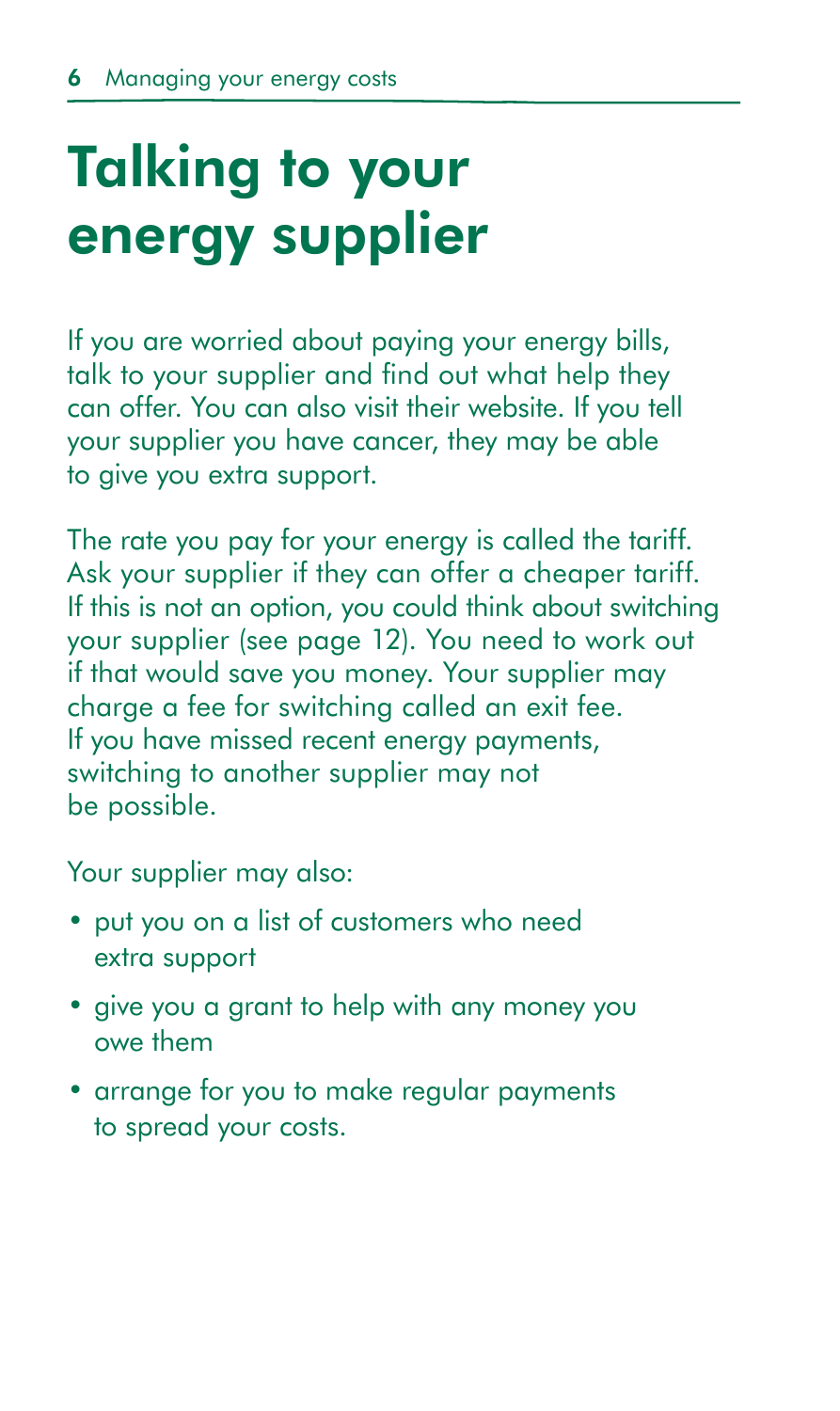# The Priority Services Register (England, Scotland and Wales)

If you are affected by cancer and live in England, Scotland or Wales, your supplier should put you on the Priority Services Register. This is a list of people who need extra support.

Some benefits of being on the register may include:

- access to free extra services
- notice of any planned power cuts and more help during power cuts
- your energy not being switched off if you fall behind on payments.

# Care registers (Northern Ireland)

Northern Ireland Electricity Networks and Northern Ireland Water have critical care registers. These registers are for people who strongly rely on electricity or water for their health needs. Customers on the registers get extra support if their power or water supply stops working.

Energy companies in Northern Ireland also have customer care registers. Customers who have a disability, older people or those with certain health needs can join these registers to get free extra services. Contact the Consumer Council for Northern Ireland (see page 37) to compare the extra services offered by different companies.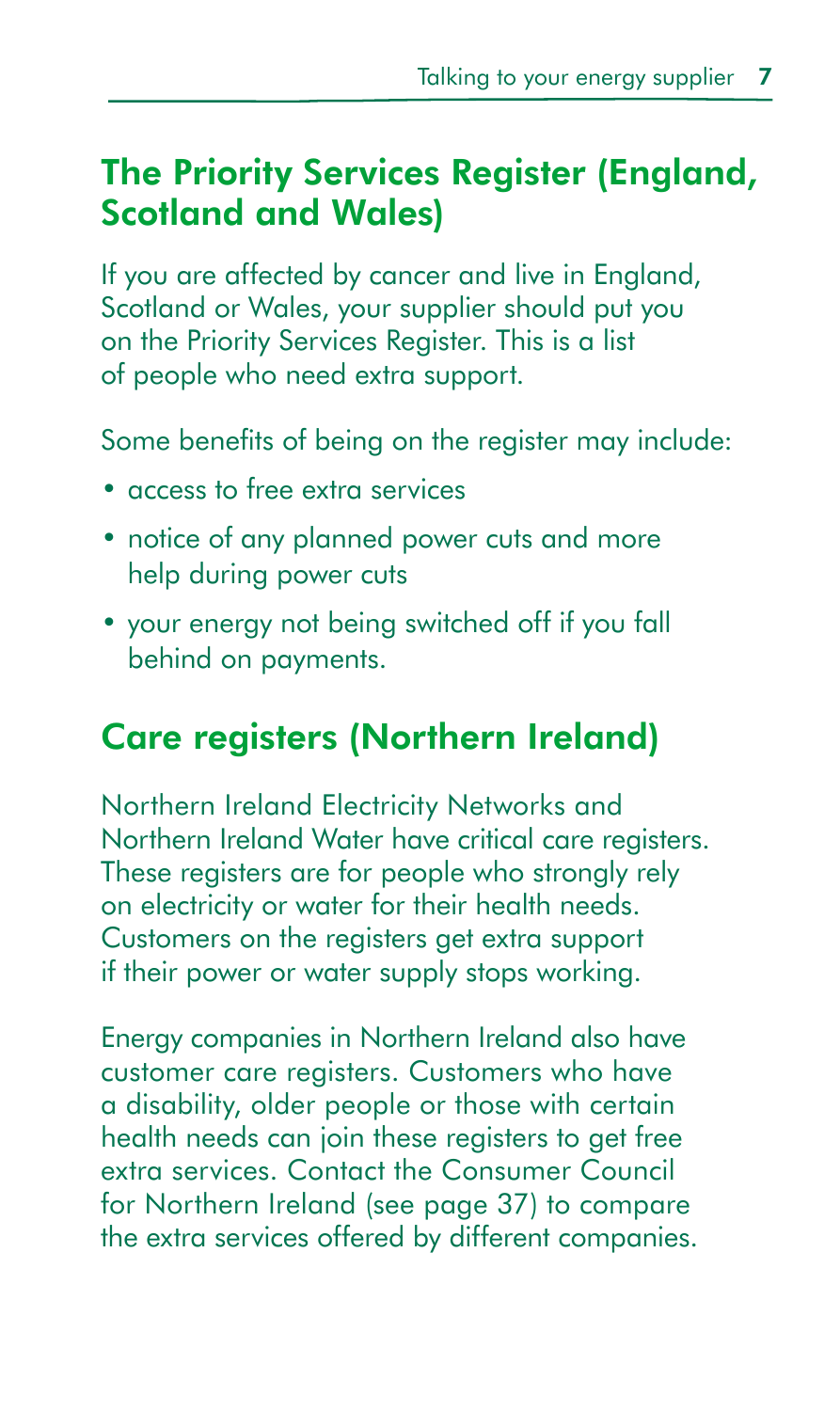# Regular payments and paperless bills

Your energy supplier may allow you to set up a regular payment plan. This means you pay a fixed amount on a regular basis. For example, you could pay every week or month. Regular payments can help you spread the cost of your energy bills and budget for them.

You could save money and keep track of your energy costs if you:

- pay your bills monthly by Direct Debit
- manage your energy account online with paperless bills.

''The regular payments are perfect, you know exactly what you're spending and need to save. Going through treatment makes you feel tired, drained and cold. It doesn't take long to use up gas by constantly having the heating on.'

Sindy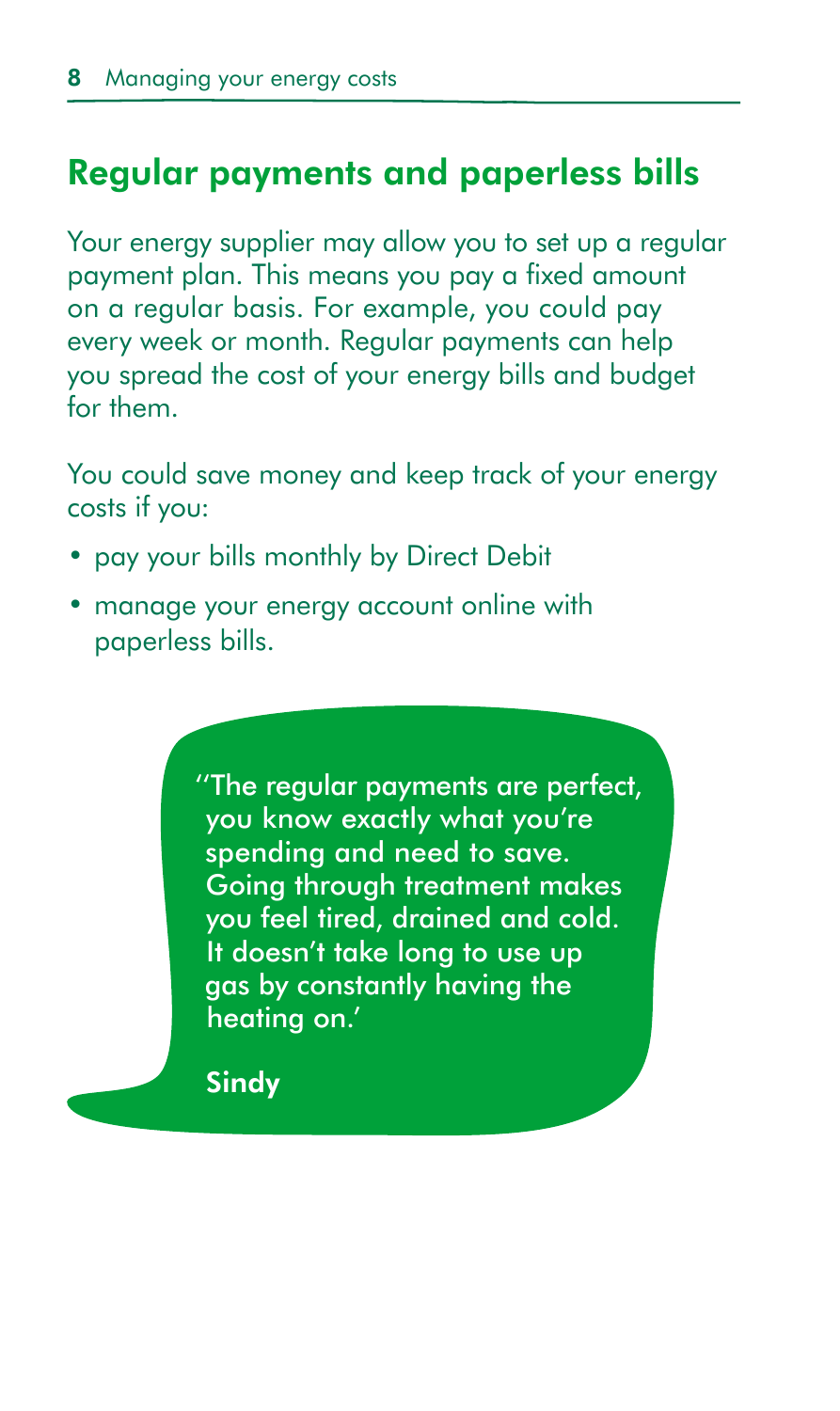### Energy company support schemes

Your energy supplier may provide a grant to help with energy costs. The help available depends on your situation.

Some energy companies, including the 6 largest suppliers in the UK (often called the Big 6), have schemes that:

- help people in difficult situations by reducing bills or giving a grant to reduce debt
- help people make their homes more energy efficient, which can reduce energy bills.

The British Gas Energy Trust can help clear debts you may have with other energy suppliers (see page 34).

You can download a booklet called **Help with** Water and Energy Bills at aurigaservices.co.uk This booklet has details of the support schemes offered by the main energy companies in England, Scotland and Wales.

For details of support schemes available in Northern Ireland, you can download the Northern Ireland Sustainable Energy Programme list of schemes at **uregni.gov.uk** 

You may also be able to claim government payments, charitable grants or other help towards your energy costs. For more information, see page 17.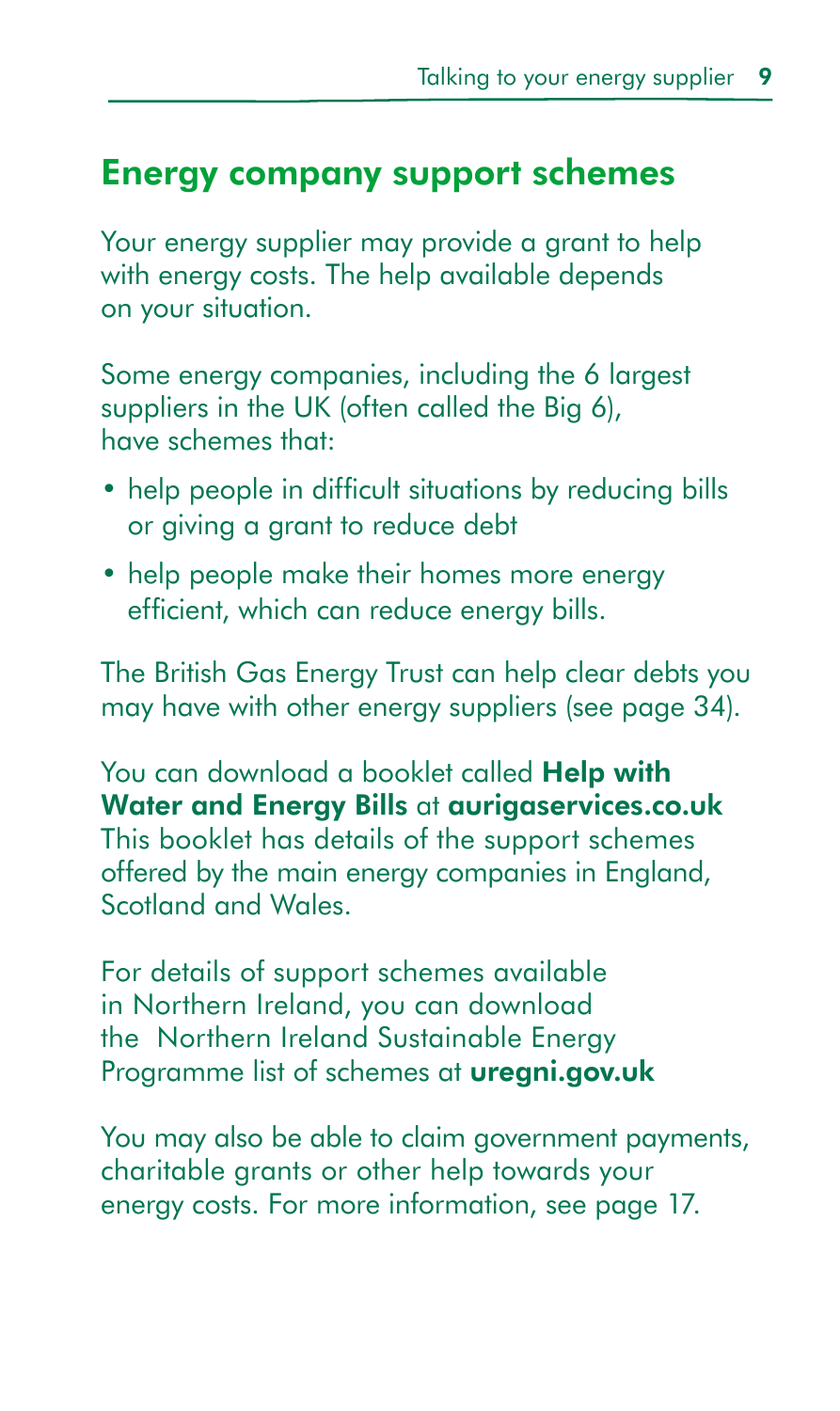# Our Energy Advice Team

If cancer is affecting your ability to pay energy bills, our Energy Advice Team can provide guidance and support. They can help you:

- access schemes to support you with your gas, electricity and water bills
- check if you can get any extra help through government payments or charitable grants (see page 17).

You can call our specialist Energy Advice Team free on 0808 808 00 00 (Monday to Friday, 8am to 6pm). Before you speak to our Energy Advice Team, our Welfare Rights Team need to assess you. They will help you increase your income if possible.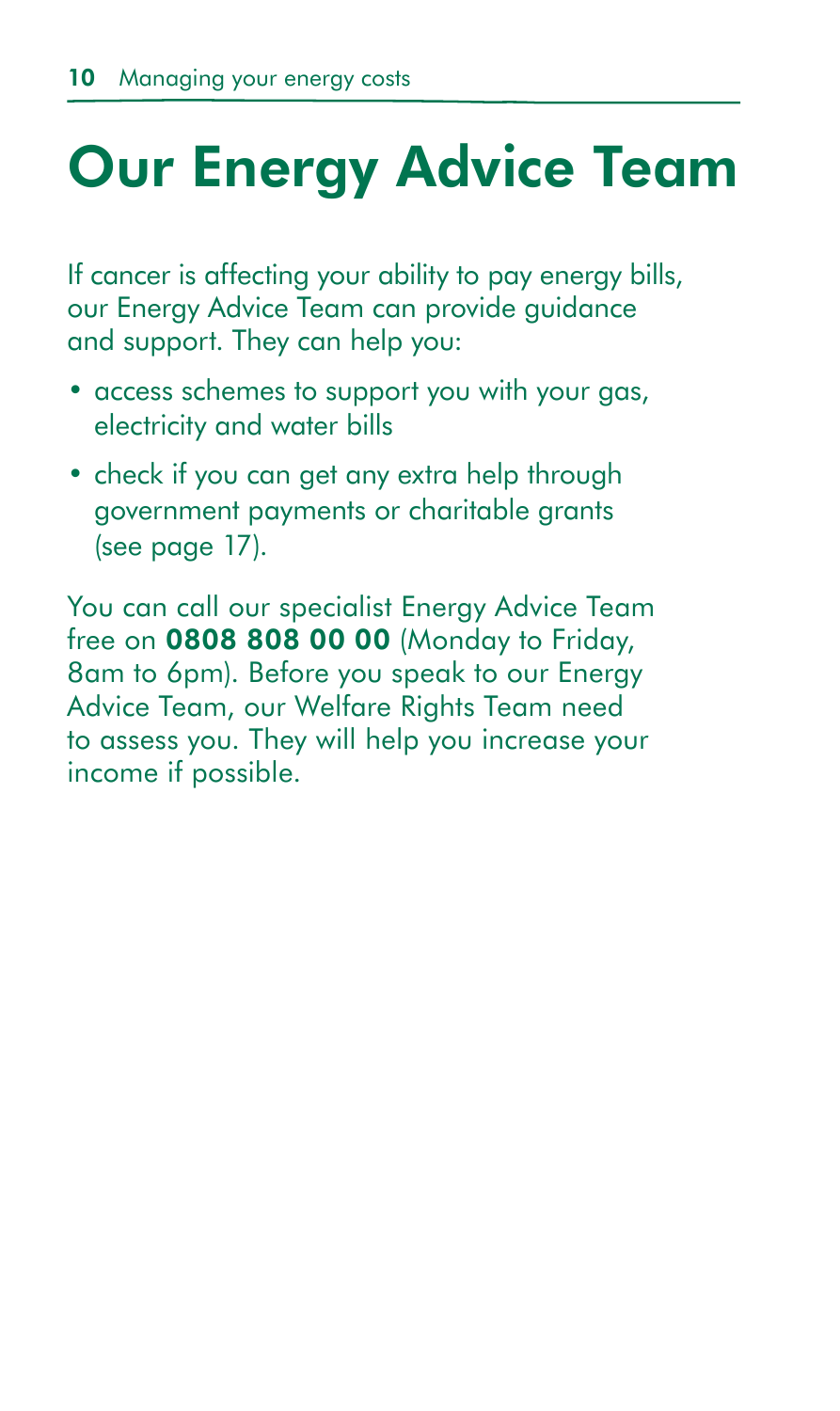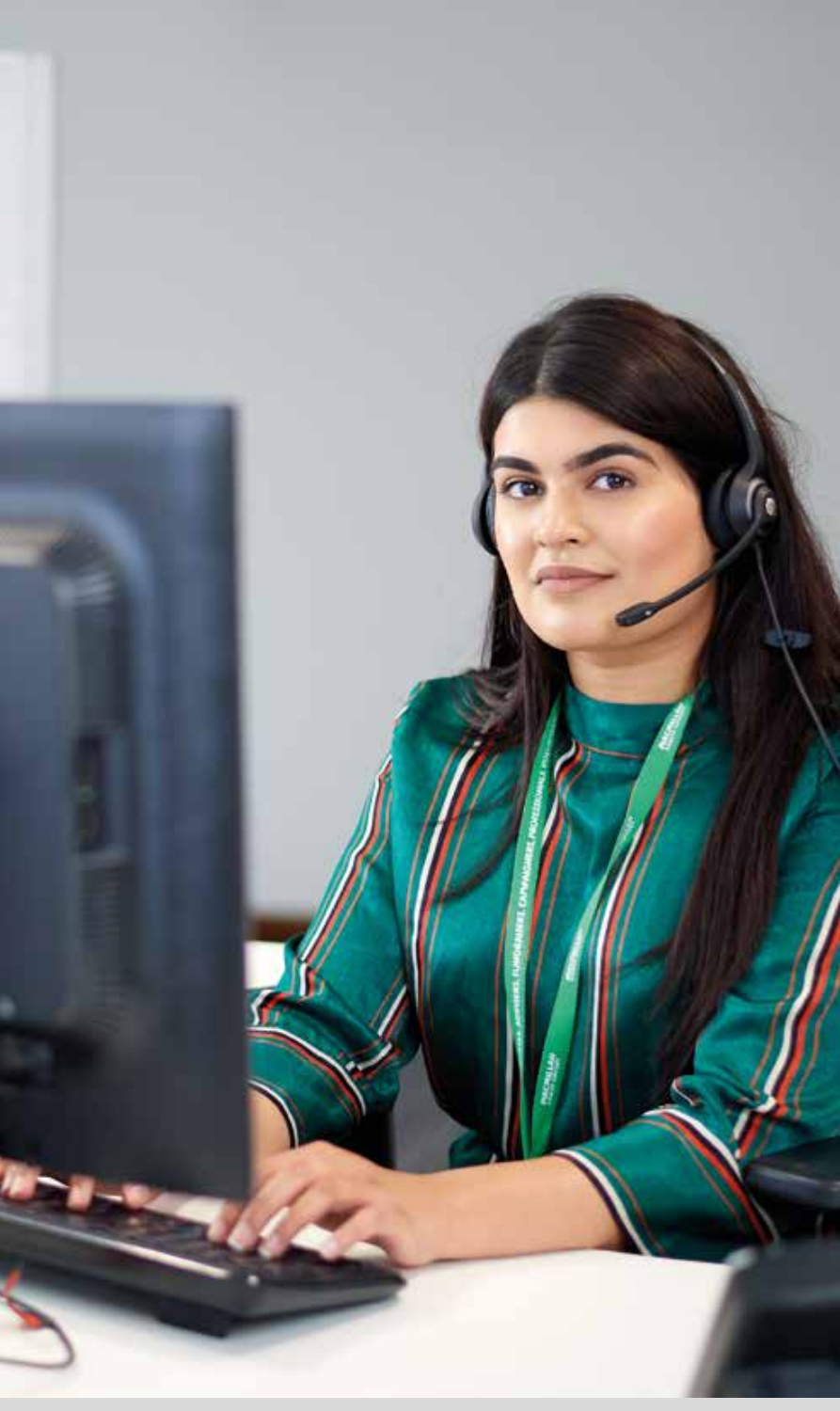# Switching your supplier

There are lots of gas and electricity companies and they offer a range of tariffs. By making sure you are on the best tariff for your needs, you could reduce your bills.

Most fixed energy deals last for no more than 3 years. Your supplier may move you to their standard tariff when your deal expires. This may not be the cheapest option.

It is a good idea to check you are on the best tariff about once a year. You can often get the cheapest deals if you pay by Direct Debit or online. Using the same supplier for gas and electricity (a dual-fuel deal) may also save money.

Switching your energy supplier can be simple. Before switching, you need to know:

- how much energy you use
- the name of your current tariff.

This information should be on a recent bill. When you change companies, your previous supplier will charge you for the energy you use until the date you switch. Make sure you can afford this before you change companies.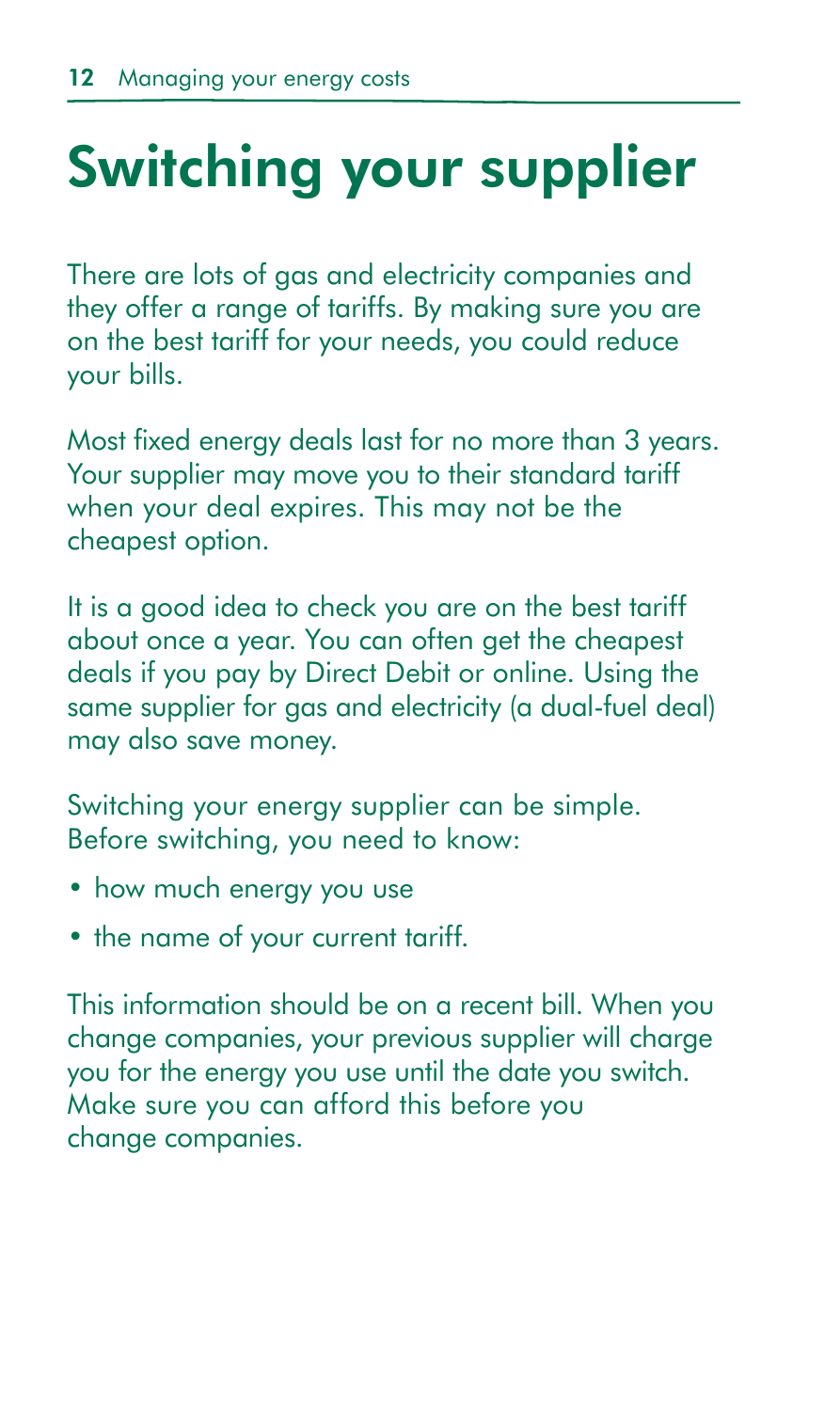Depending on which tariff you are on, your existing supplier may charge you a fee for switching. This is called an exit fee. Remember to ask your supplier about this before you change companies. You should consider any exit fee and work out if it would save you money to switch supplier.

#### If you are a tenant

If you rent your home, check who is responsible for paying the gas and electricity bills. This should be in your tenancy agreement.

If you pay an energy company directly for your gas and electricity, you can choose your own supplier. This applies even if you have a prepayment meter.

Your tenancy agreement may say your landlord has a preferred supplier. You can still switch supplier, but you should tell your landlord or letting agent.

If your landlord pays the energy company directly, they can choose the supplier. You can ask your landlord to switch supplier, but they do not have to agree.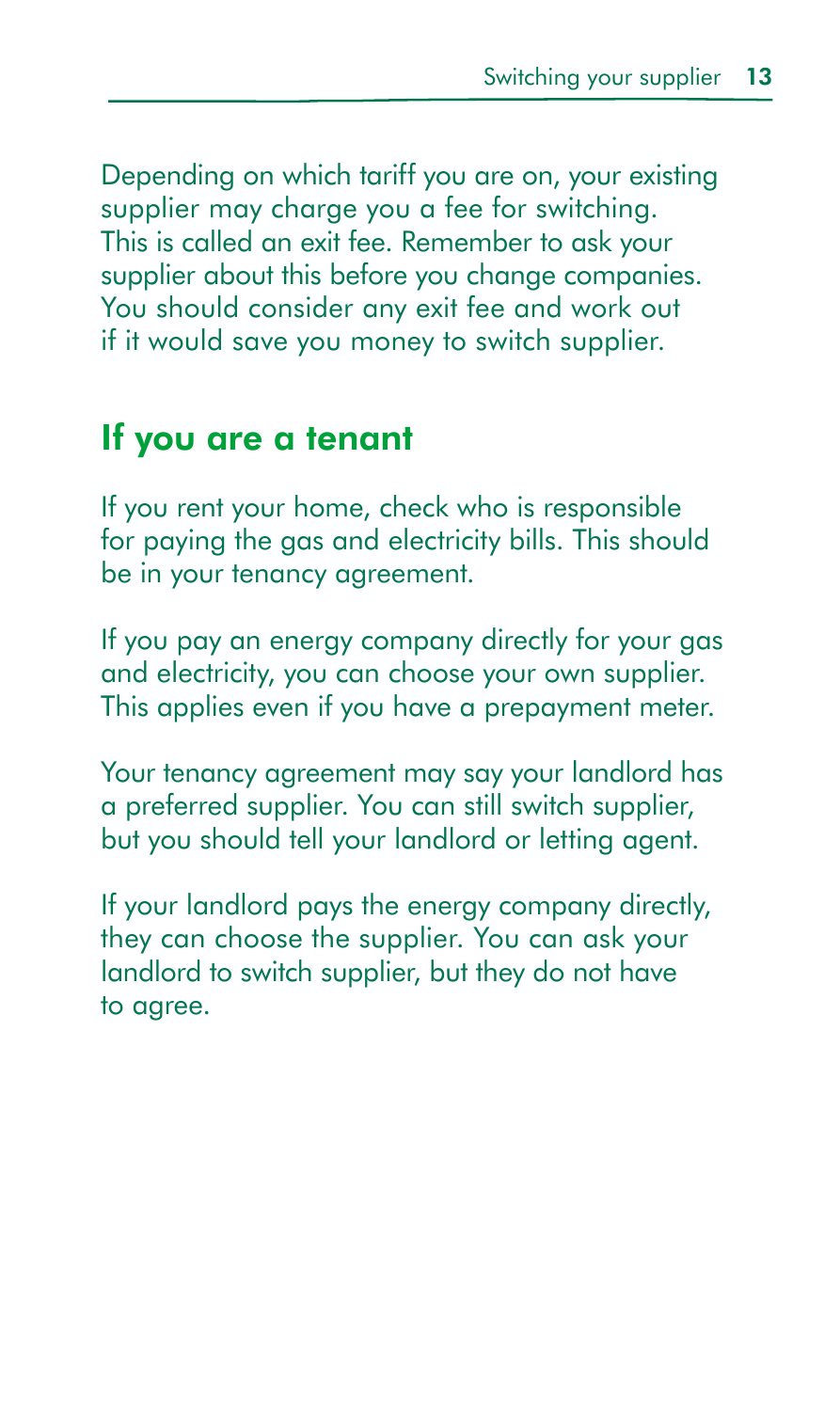# How to switch supplier

There are two ways to find the best deal and switch supplier:

#### Use a trusted energy price comparison website

In England, Scotland and Wales, some of these websites are approved by a scheme called the Confidence Code. You can find a list of recommended websites at Ofgem. For more information, visit **ofgem.gov.uk/** confidence-code

Citizens Advice has information to help you compare prices and a comparison tool. Visit energycompare. citizensadvice.org.uk

In Northern Ireland, you can compare energy supplier rates on the Consumer Council website. Visit consumercouncil.org.uk/comparison\_tool/ begin

If you are a tenant, you can use a comparison website that considers the remaining length of your tenancy. This will help you get the best deal. An example is switch.which.co.uk

#### Phone different gas and electricity companies directly

You can ask energy companies for the best deal for you. They can organise the switch.

If you get a payment called the Warm Home Discount (see page 18), it is a good idea to check if the new supplier is part of this scheme before you switch.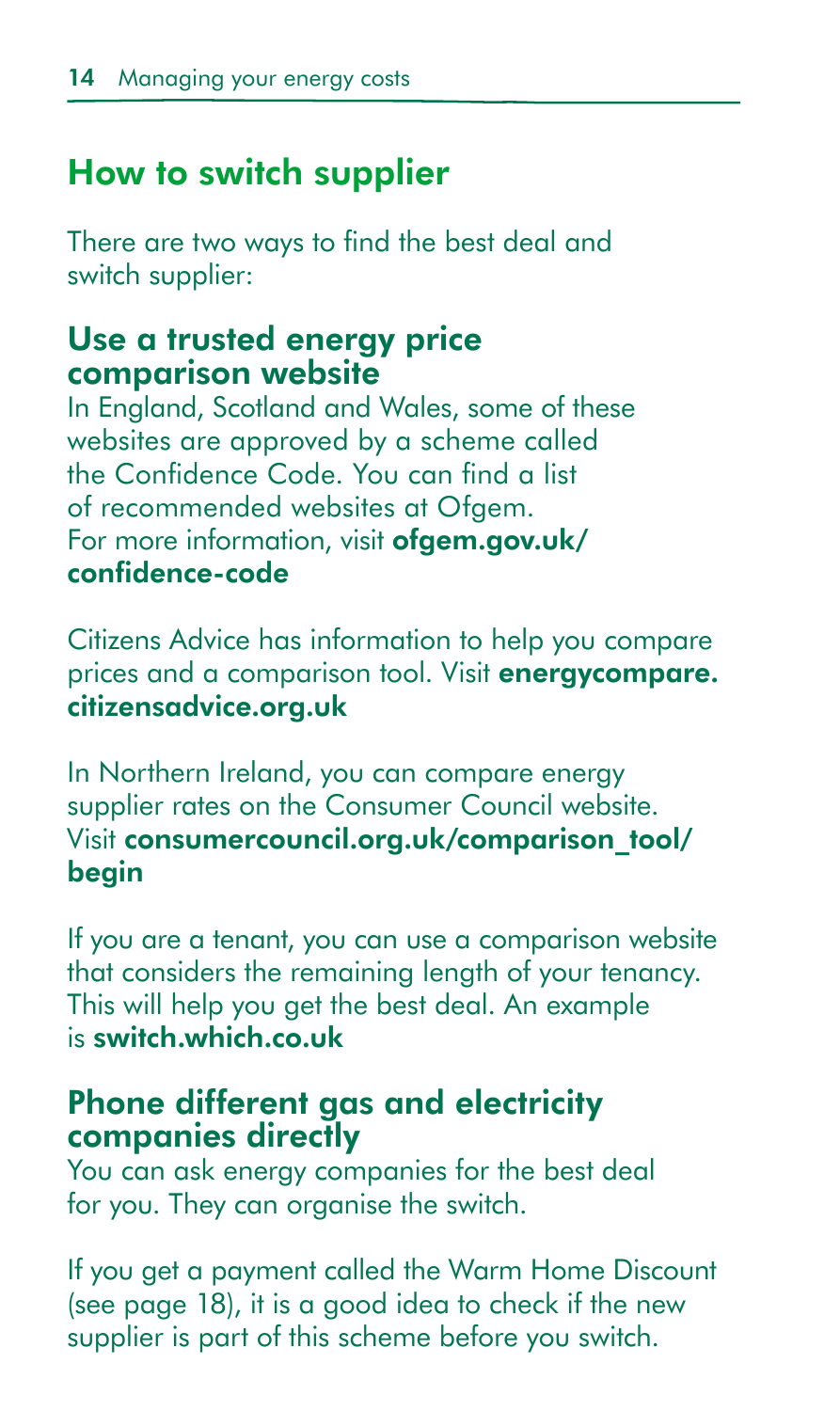# Complaints and advice

If you have a problem with your energy supplier or need advice about dealing with a company, contact:

- the Citizens Advice consumer helpline in England, Scotland or Wales on 03454 04 05 06 (or 03454 04 05 05 to contact a Welsh-speaking adviser)
- Consumerline in Northern Ireland on 0300 123 62 62.

Try to resolve the complaint with the company if you can. If this is not possible, you could contact the Energy Ombudsman in England, Scotland and Wales, or the Consumer Council for Northern Ireland (see pages 34 to 38).

# If you do not use a mains gas supply

It is a good idea to get several quotes for fuel if your home is not connected to a mains gas supply.

If you use heating oil, you may save money by stocking up on fuel early in autumn. This is often cheaper than waiting until winter. But make sure the delivery charge is not higher than your saving. You may also get discounts if you buy heating oil as part of a group, such as an oil club. You can find out if there are oil clubs near you at oil-club.co.uk/map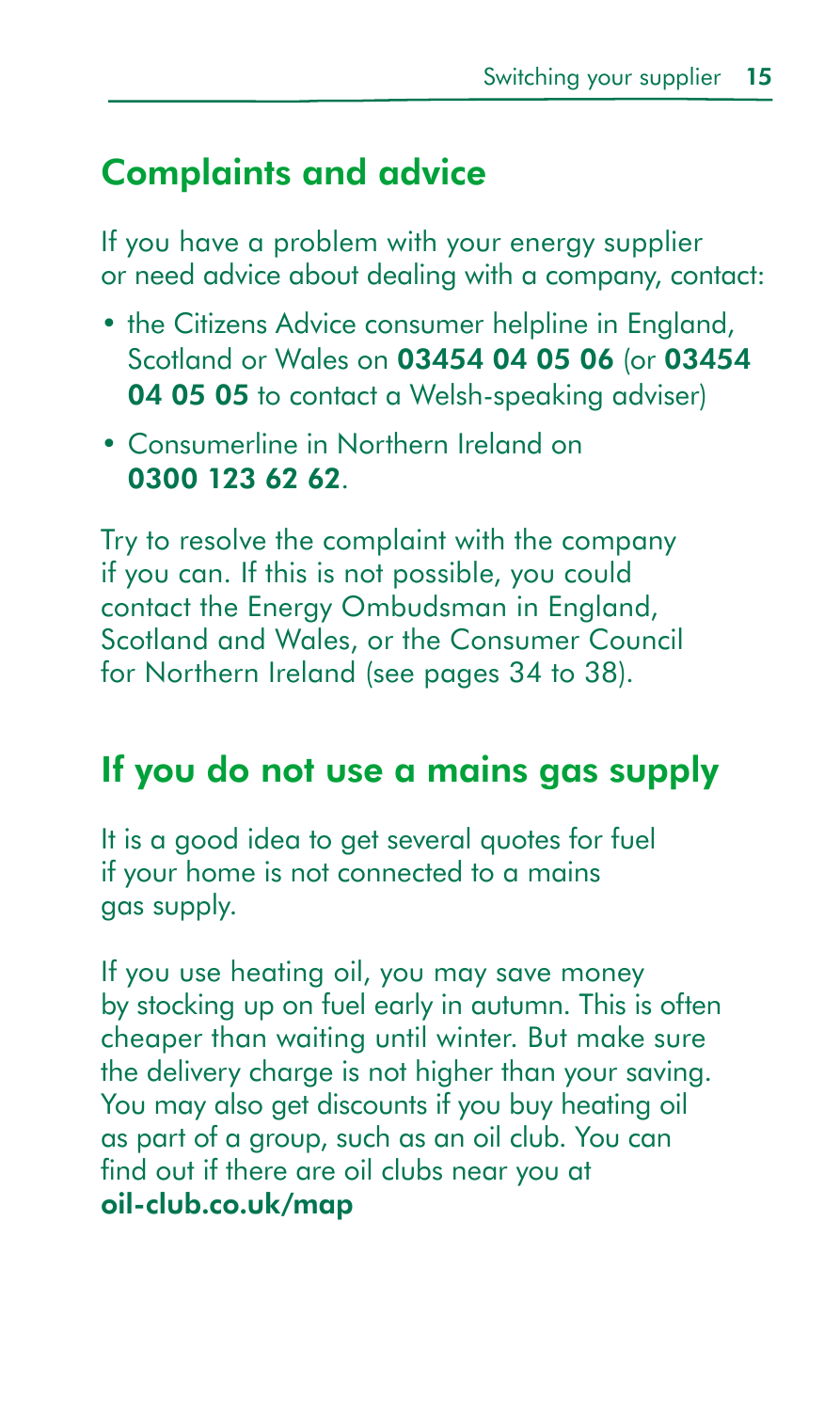To spread the cost, you could pay by Direct Debit or set up a monthly budget plan. Ask your heating oil supplier if they offer this.

If you use solid fuel or LPG (liquefied petroleum gas), it may also help to:

- compare prices
- stock up on fuel in the autumn
- speak to your supplier if you are struggling to pay your bills.

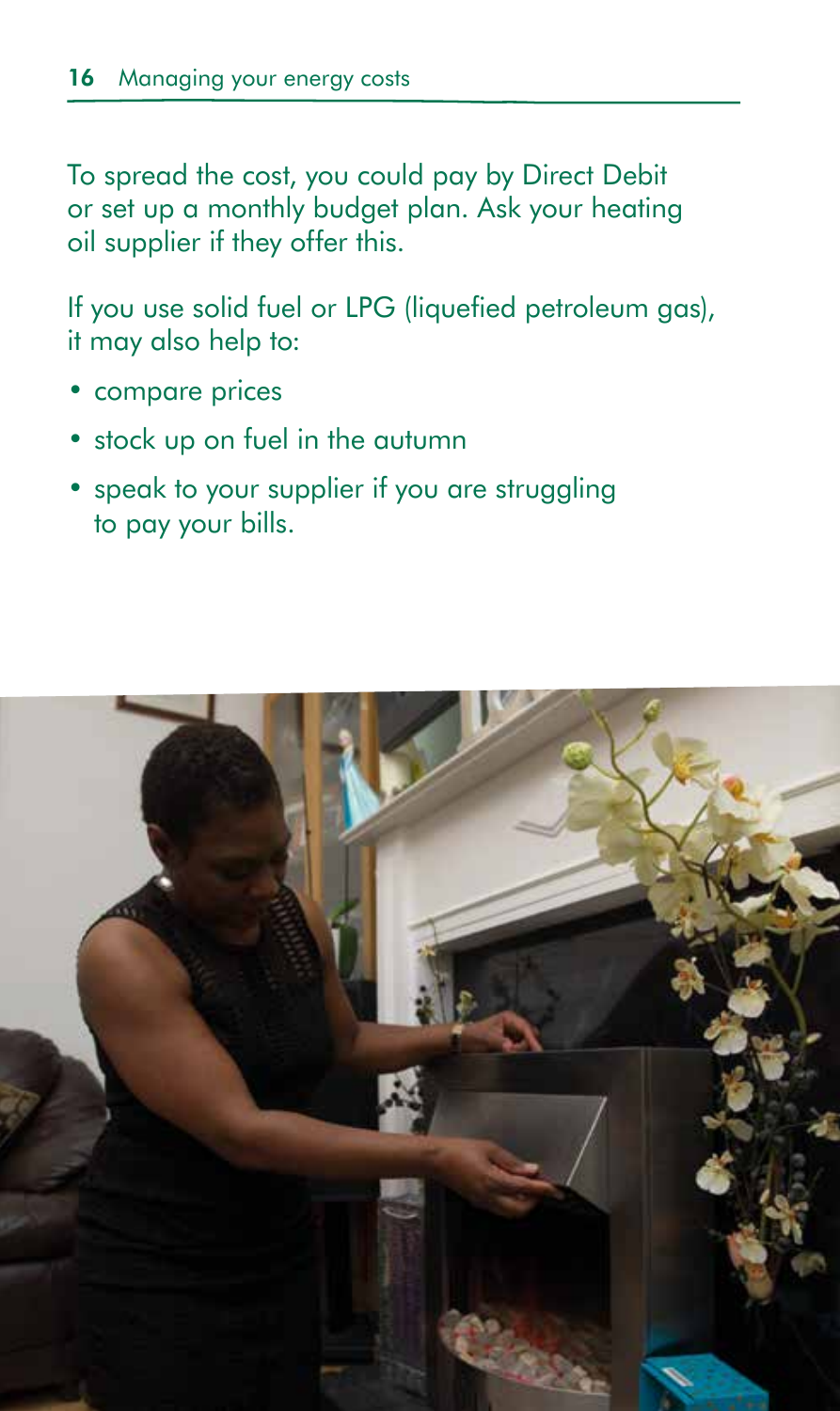# Accessing payments and grants

You may be able to get help from the government with managing your energy costs. To find out what government help is available in your situation, visit:

- gov.uk/energy-grants-calculator
- simpleenergyadvice.org.uk/grants
- if you live in Northern Ireland, nidirect.gov.uk/ information-and-services/energy-wise/ energy-saving-grants

# Government payments

There are several government payments to help you with higher bills during the winter months. You can find out how to apply for these at **gov.uk** or, if you live in Northern Ireland, visit nidirect.gov.uk

### Cold Weather Payment

If you get certain benefits, you may qualify for a Cold Weather Payment when a winter is particularly cold. This is available if the temperature is 0˚C (32˚F) or lower for 7 days in a row.

You get £25 for each 7-day period of very cold weather between 1 November and 31 March. Cold Weather Payments are automatically made on top of your usual benefits.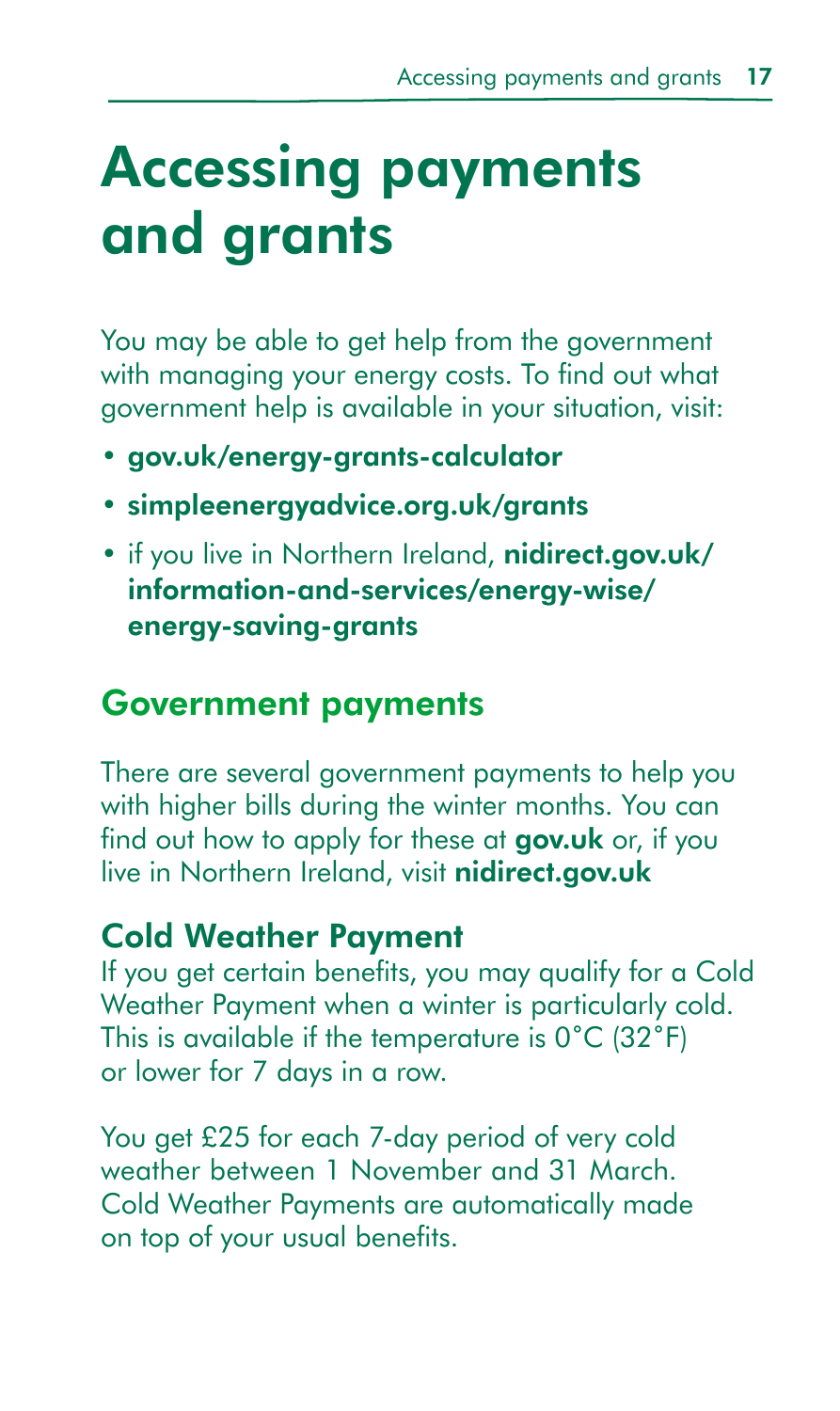#### Winter Fuel Payment

This is a government scheme to help older people keep warm during winter. You could get a Winter Fuel Payment if you were born on or before 5 November 1953. This date changes every year.

You get between £100 and £300. The amount depends on your situation. This includes if you live with another qualifying person and how old they are.

#### Warm Home Discount (England, Scotland and Wales only)

This government policy gives certain people a discount of £140 on their electricity bills between September and March. It helps vulnerable customers and people on a low income to heat and insulate their homes.

- You get a one-off discount on your electricity bill.
- If your supplier provides both your gas and electricity, you may be able to get the discount on your gas bill instead. Ask your supplier if this is possible.
- All the main energy suppliers must give this discount. Some small suppliers also offer it.

You automatically qualify for the Warm Home Discount if you get the Guarantee Credit part of the benefit Pension Credit. You can apply for the discount if you are on a low income and meet your energy supplier's criteria.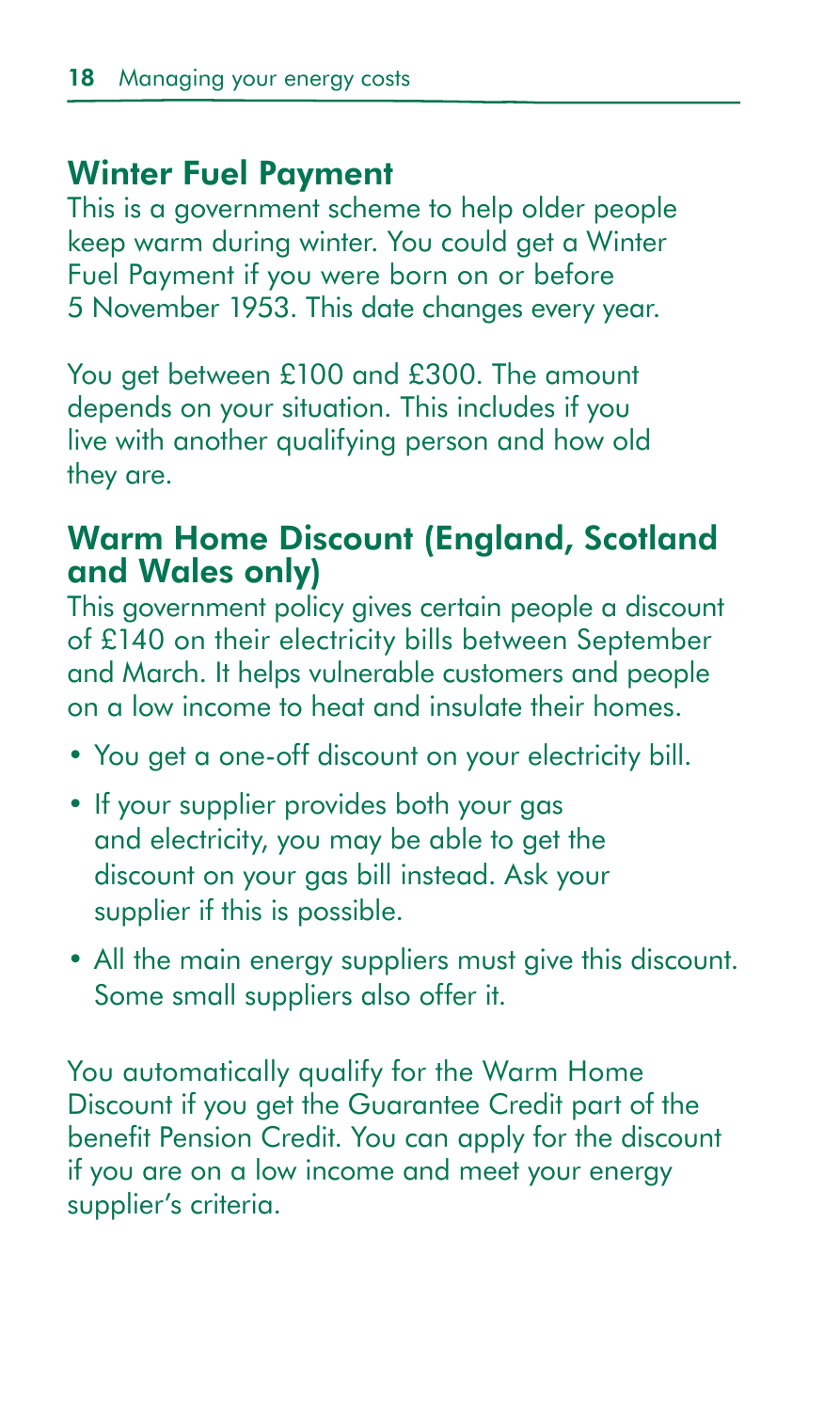If you are affected by cancer, you may aet the discount. This depends on your circumstances and which supplier you use. To apply, contact your energy supplier. If your supplier does not give you the discount or does not offer it, you could consider switching your supplier. For more information, see page 12.

To find out more, speak with your energy supplier or visit gov.uk/the-warm-home-discount-scheme

Energy suppliers in Northern Ireland do not offer this discount. You may get financial help under the Affordable Warmth Scheme instead (see page 27).

#### Fuel Direct

If you get benefits and are struggling with energy or water bills, contact Jobcentre Plus or your local pension centre. They can arrange to pay these bills directly from your benefits by taking a fixed amount each month.

If you pay your bills under this scheme, you should not get any final payment demands from your supplier. To find out more visit gov.uk/bills-benefits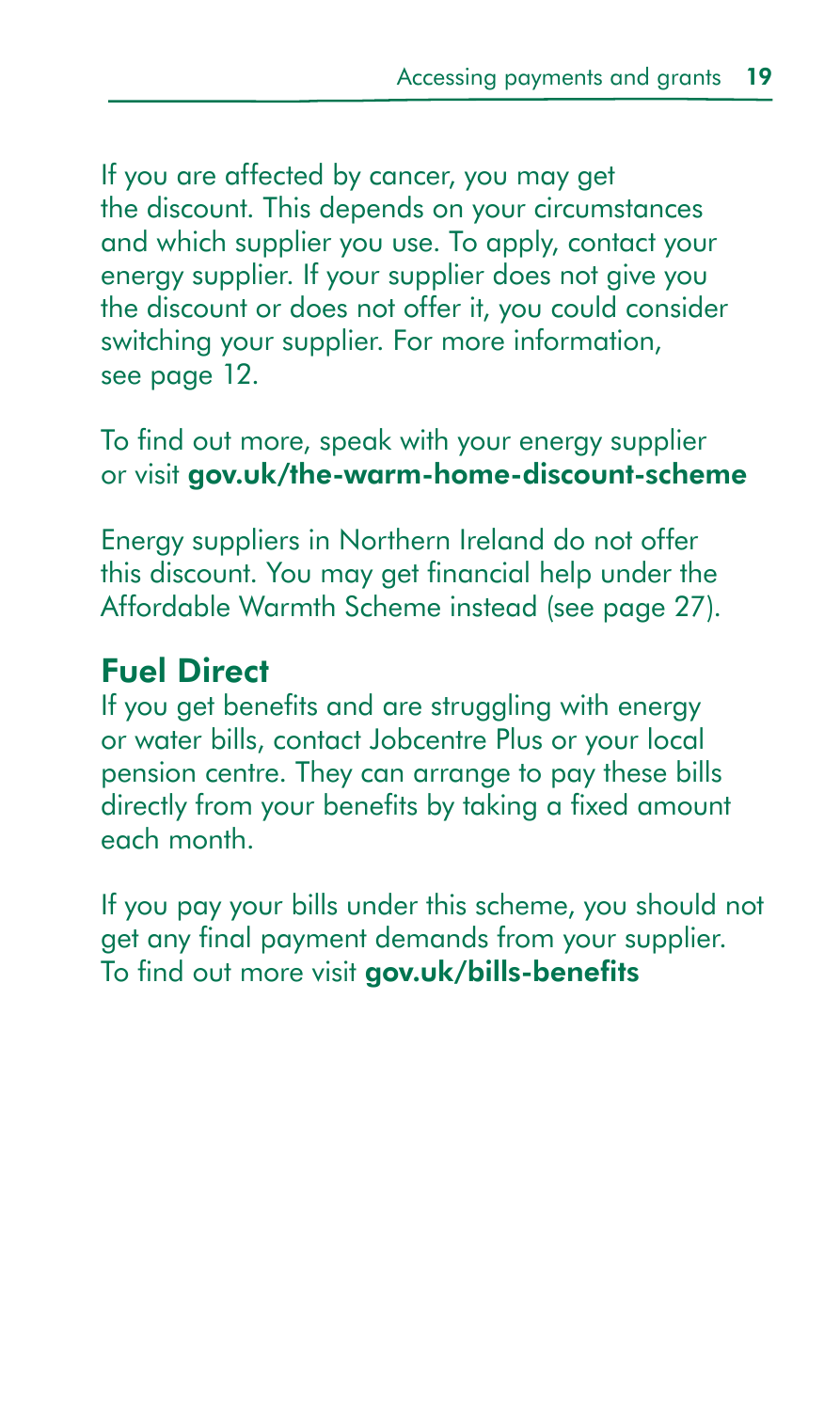### Charitable grants and other help

#### Macmillan Grants

Some charities, including Macmillan, give small grants to people who are having difficulty paying their energy costs or other expenses.

Macmillan Grants are usually a one-off payment. You can apply for a Macmillan Grant through a health or social care professional or benefits adviser.

To find out more, call the Macmillan Support Line on **0808 808 00 00** or go to macmillan.org.uk/grants

> Since my cancer surgery I really feel the cold. Heating bills increased and I needed a break to get away from the intense cancer treatment. Due to the kindness of Macmillan and the lovely people that donate, I got a Macmillan Grant. I am so grateful I was able to enjoy a couple of days break and not worry about my heating bills.'

Sharon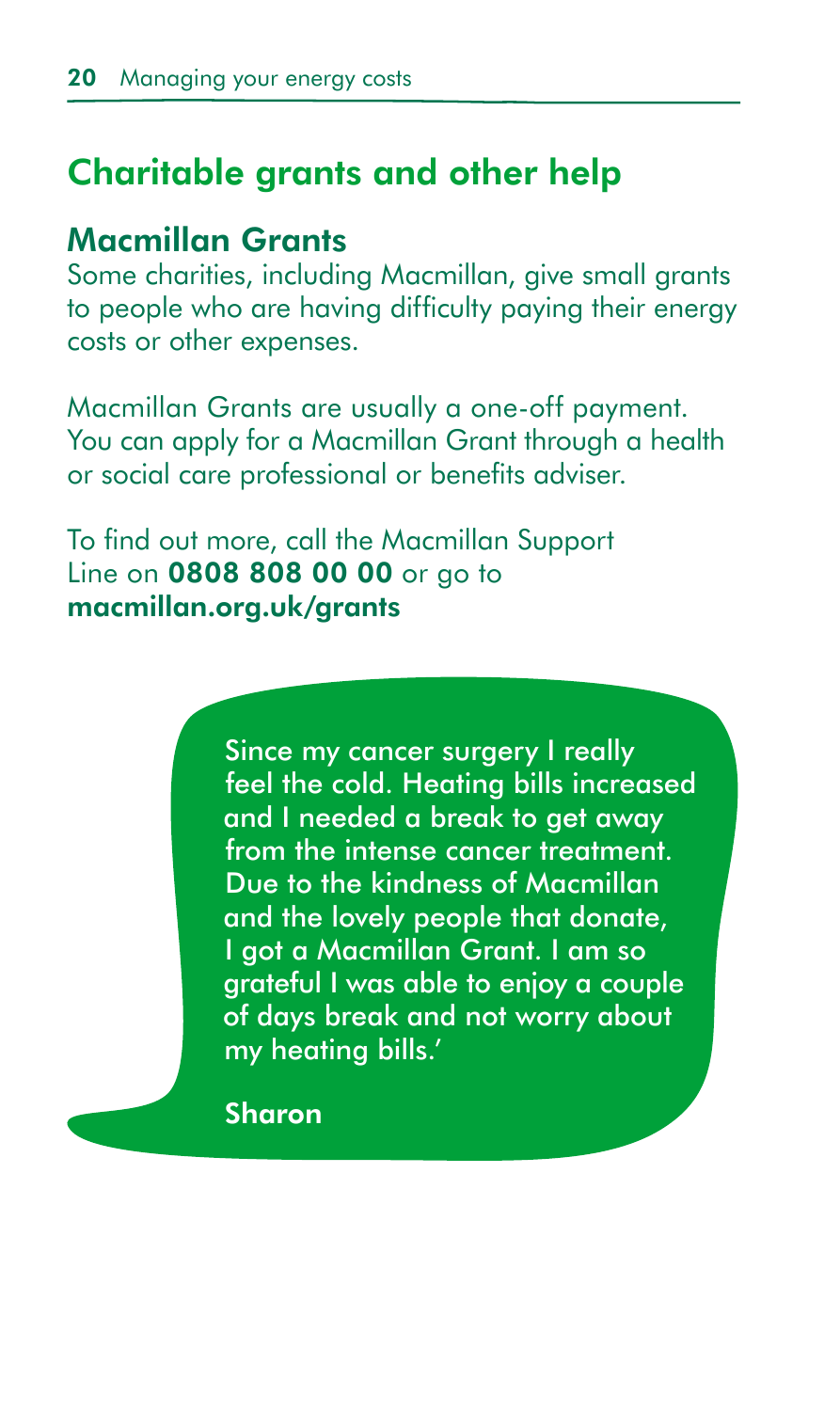#### Local help in an emergency

If you do not have enough money to meet your immediate, short-term needs or your family's needs, you may be able to get emergency help. This is called welfare assistance. You may get vouchers or a pre‑paid card to pay for your energy.

How you apply depends on where you live:

- In England, you can contact your local council to find out if they have a Local Welfare Assistance scheme.
- In Wales, you can contact the Discretionary Assistance Fund to apply for an Individual Assistance Payment or an Emergency Assistance Payment. Call 0800 859 59 24 (free from a landline) or 033 0101 50 00 (charged at local rate).
- In Scotland, you can contact your local council to apply for a Community Care Grant or a Crisis Grant.
- In Northern Ireland, you can contact the Finance Support Service to apply for a Discretionary Support loan or grant. Call 0800 587 27 50.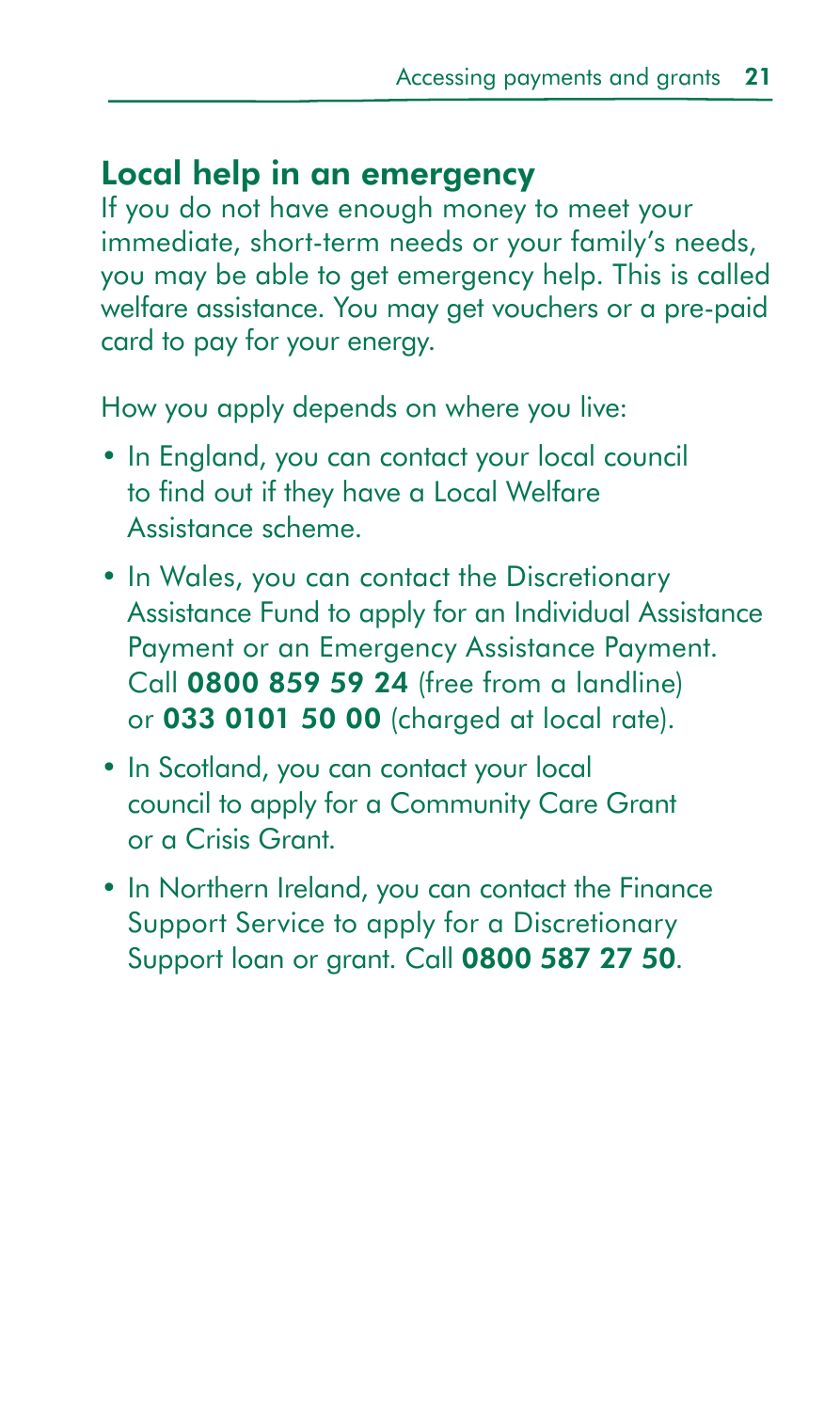# Saving energy at home

There are simple things you can do around your home to reduce your energy costs, as the diagram below shows.

> Insulate your roof to stop heat escaping from the house. You may be eligible for free loft insulation.

Use energy-saving light bulbs. These can save vou money over time. Turn the lights off when you leave a room.



 $...$ 

Turn off the tap while brushing your teeth.

Use a water efficient shower head (many water companies offer these for free).

Keep the heat in by shutting doors and windows in the rooms you use the most. Seal gaps around doors with draught excluders.

When you put the kettle on, only boil the amount of water that you need. Wait until your washing machine and dishwasher are full before using them. Wash your clothes at a slightly lower temperature and air dry them instead of using the tumble dryer.



Turn off computers. TVs and other electrical items when you are not using them. Do not leave them on standby.

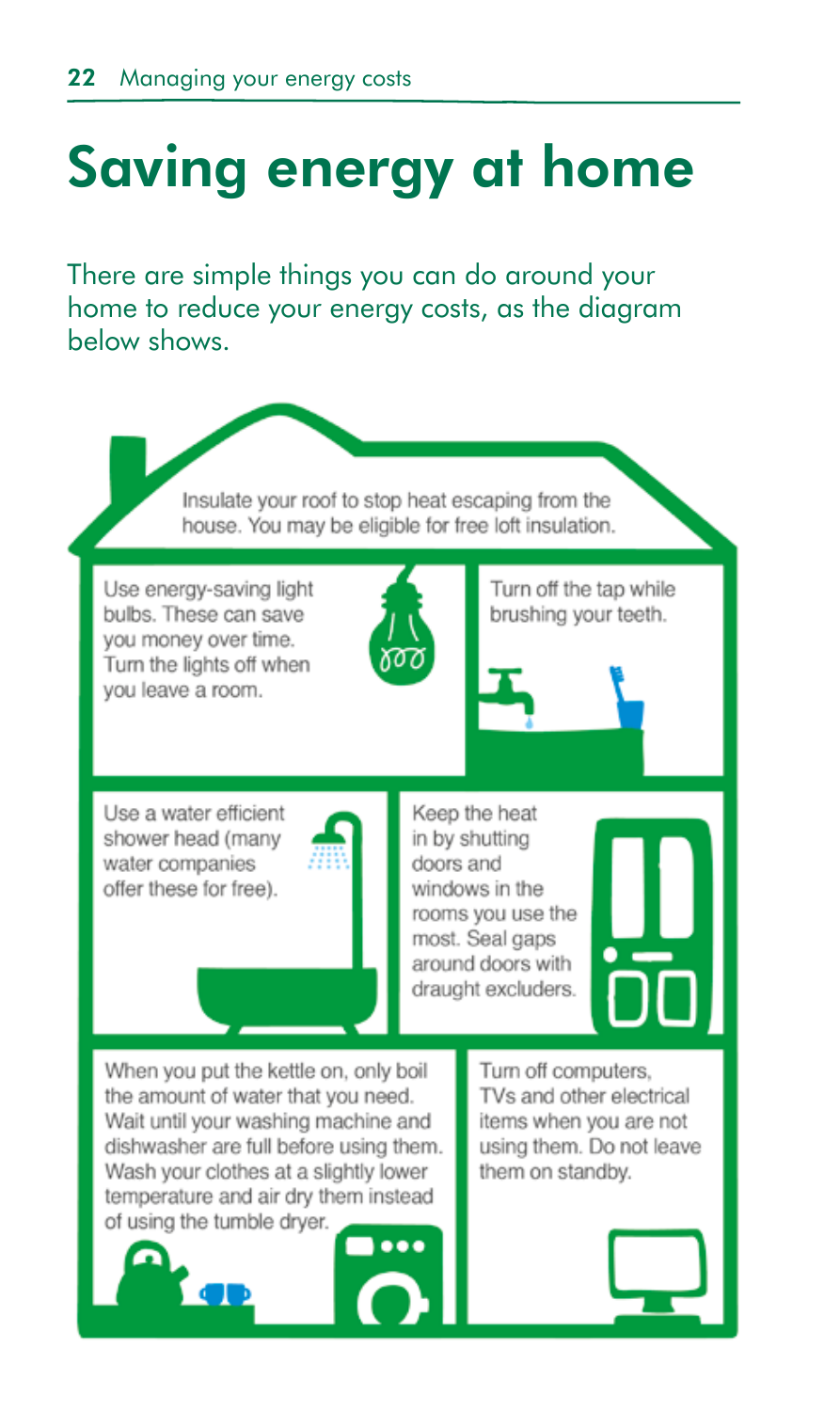# Insulation and draught proofing

Fitting insulation into your home is a big step but could help you save money. The better a home is insulated, the less money you will spend heating it.

You could also consider:

- insulating your loft and walls
- closing gaps around doors with draught excluders
- putting in double-glazed windows or using draught-proofing strips for your existing windows
- sealing any cracks in floors, lining your letterbox and blocking an unused chimney.

All the main fuel companies provide free or discounted insulation if you meet their criteria. This may depend on your situation and the type of property you live in.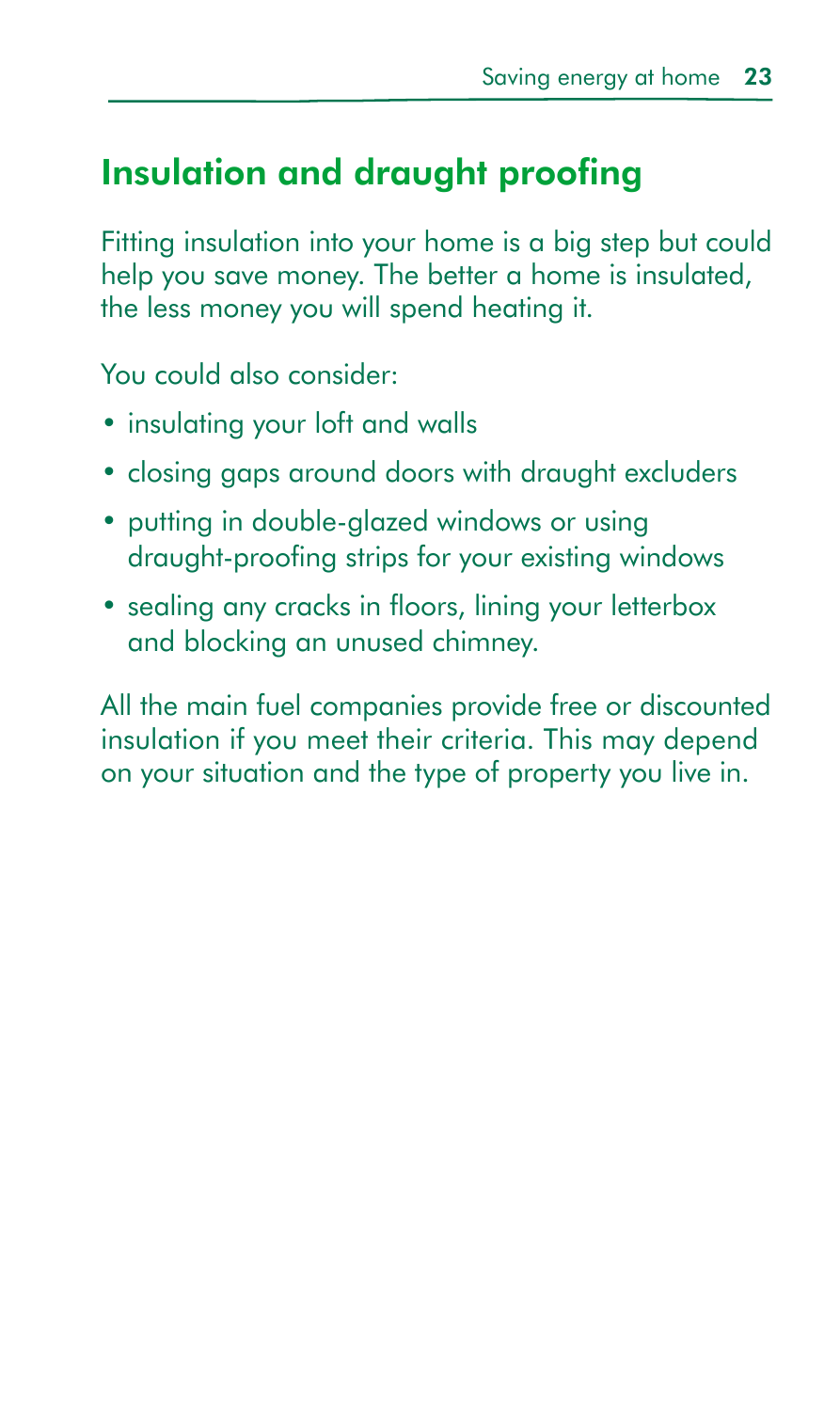# Heating controls

Installing heating controls in your home can help you save money. These may include:

- a thermostat, which measures the temperature in your room and adjusts the boiler
- a smart thermostat, which allows you to manage your central heating from outside your home using the internet, a smartphone or a tablet
- a programmer, which allows you to set when you would like the heating to turn on and off each day
- thermostatic radiator valves, which let you control the temperature of individual radiators.

# Energy saving schemes

There are lots of schemes from energy companies and the government to help you make your home more energy efficient.

### Energy Company Obligation

The Energy Company Obligation is a government programme that means large energy companies must help households save energy. It aims to help vulnerable people and those on a low income make energy-saving improvements to their homes.

You can ask your energy company if they offer help under the Energy Company Obligation programme. This is also called the Affordable Warmth Obligation.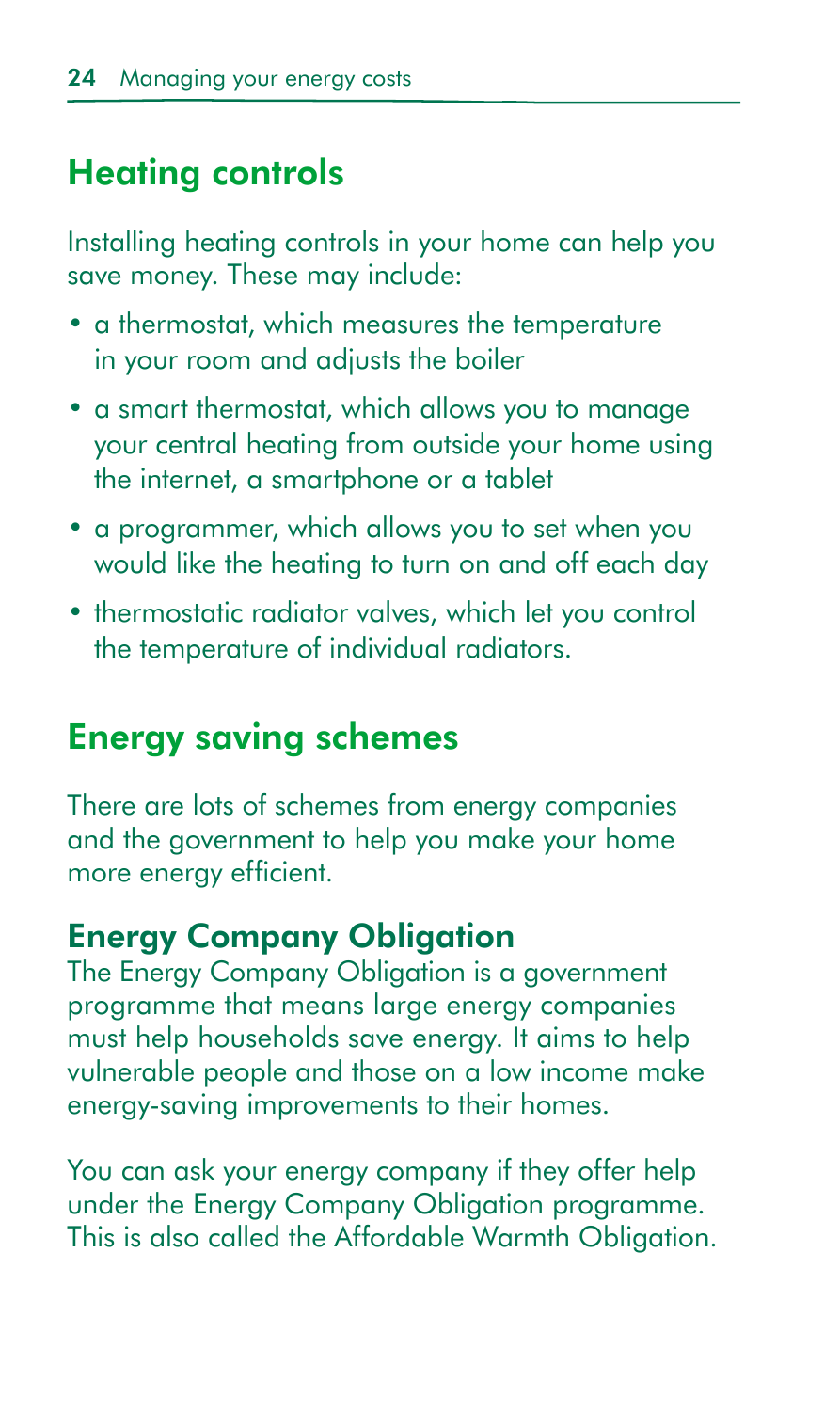You may qualify for an energy grant if:

- you get certain benefits and own or privately rent your home
- you are a council or housing association tenant and your home is not energy efficient.

An assessor visits your home to decide what energy-saving improvements you need. You may aet help with the cost of:

- insulation work, for example to your loft or cavity walls (two separate walls in the building with a space between them). For more information, see page 23.
- repairing or replacing your boiler
- other upgrades to your heating system (see page 24).

You do not have to be a customer of an energy company to get help from their scheme. If your energy company is part of the Energy Company Obligation programme, they should explain what help they offer on their website. For more information, visit gov.uk/energy-company-obligation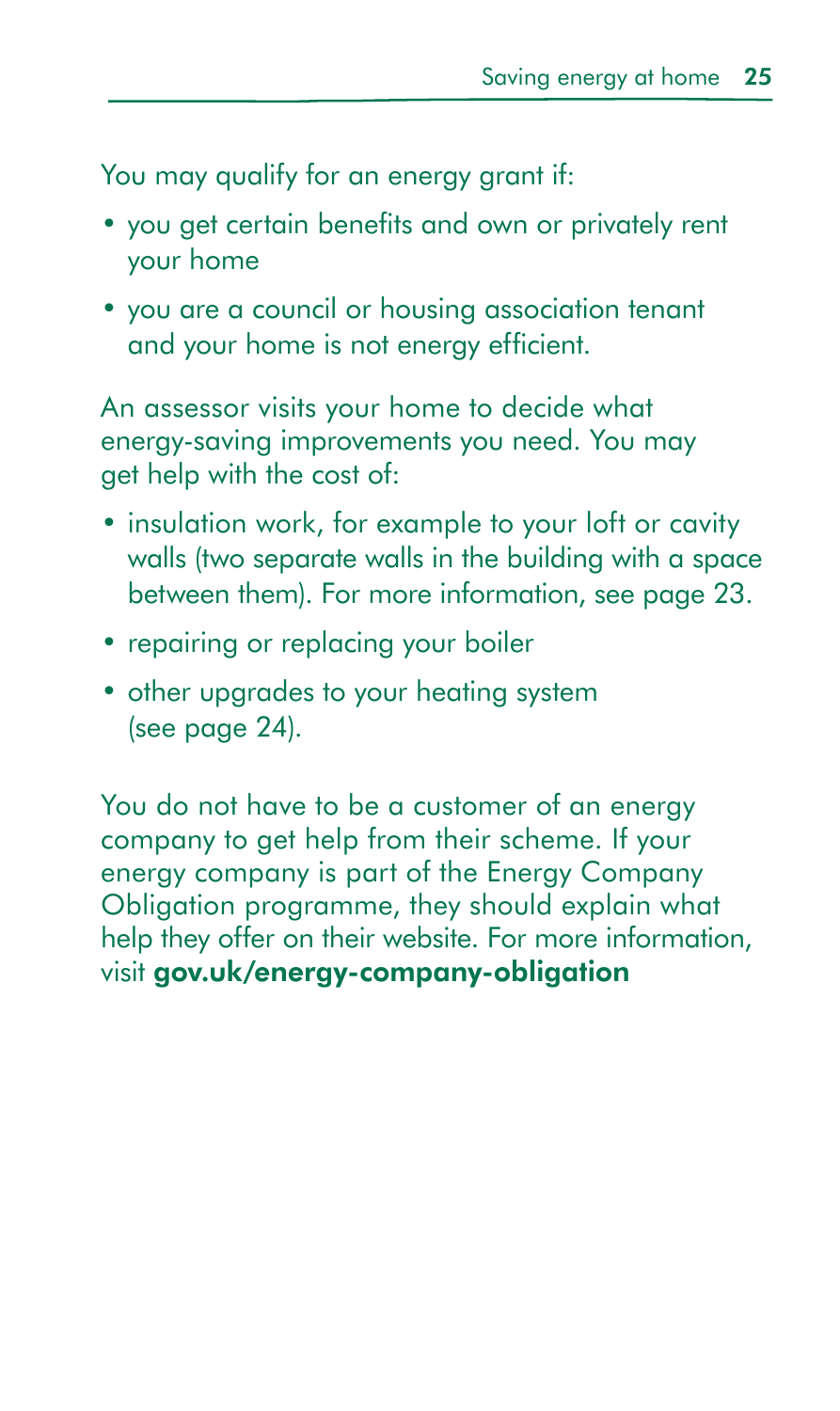### Nest (Wales)

This government scheme gives advice about saving energy, managing money, making sure you are on the best tariff and claiming benefits.

You may also get free home improvements to help save energy, such as:

- a new boiler
- central heating
- insulation.

An assessor visits your home to decide what improvements you need. You can call Nest free on 0808 808 22 44 or visit nest.gov.wales

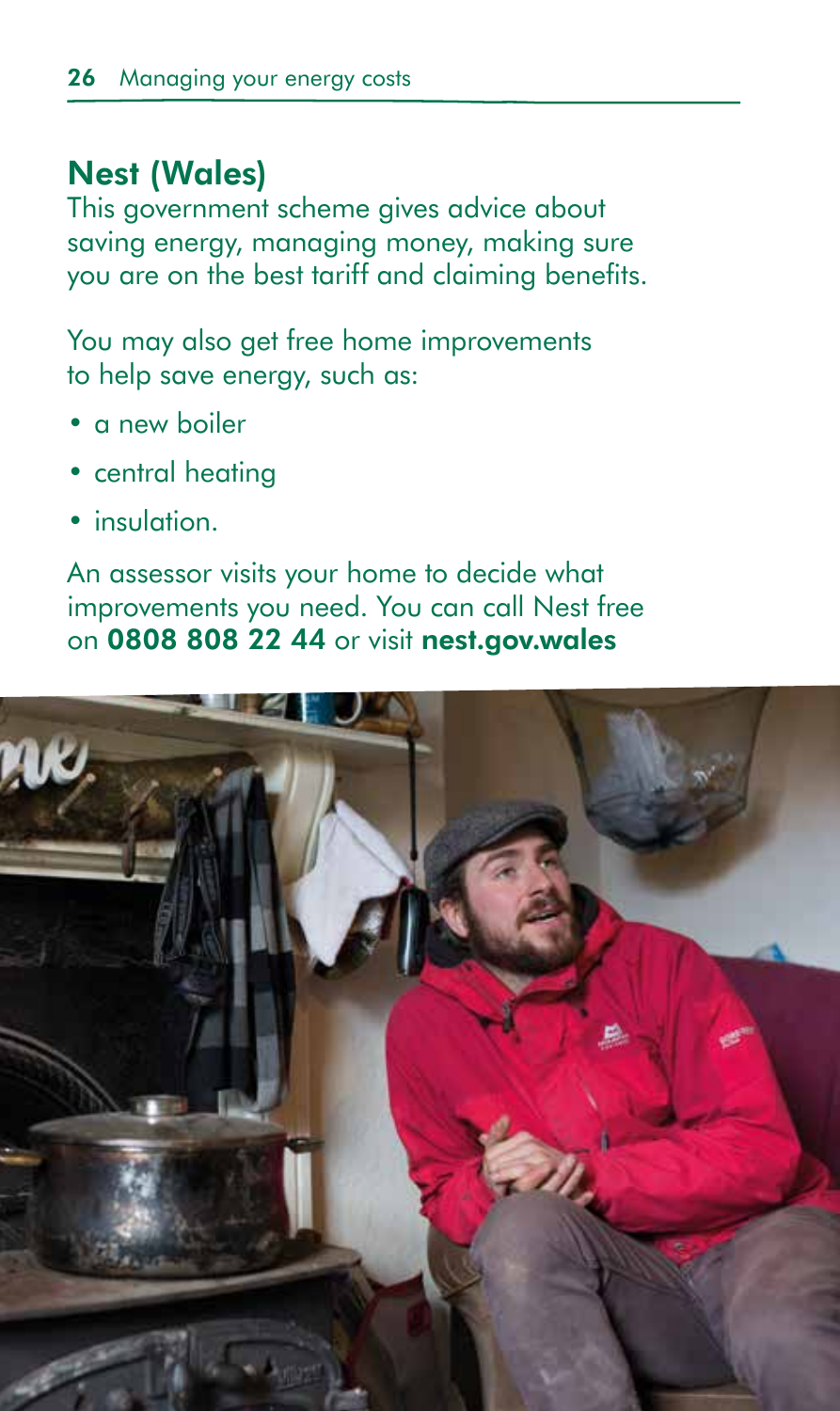#### Home Energy Efficiency Programmes (Scotland)

This is a package of schemes for people in Scotland. Depending on your situation, you may get:

- a free home energy check
- free advice on benefits you may be eligible for
- free home improvements to save energy, such as a new boiler or insulation.

For more information, call Home Energy Scotland free on 0808 808 2282 or visit energysavingtrust.org.uk/scotland

### Affordable Warmth Scheme and Boiler Replacement Scheme (Northern Ireland)

The Affordable Warmth Scheme can help you make your home more energy efficient if you are on a low income.

You may qualify for help if:

- you own or privately rent your home
- your annual household income is less than £20,000.

For more information, visit **touch.nihe.gov.uk/** affordable warmth scheme or contact your local council.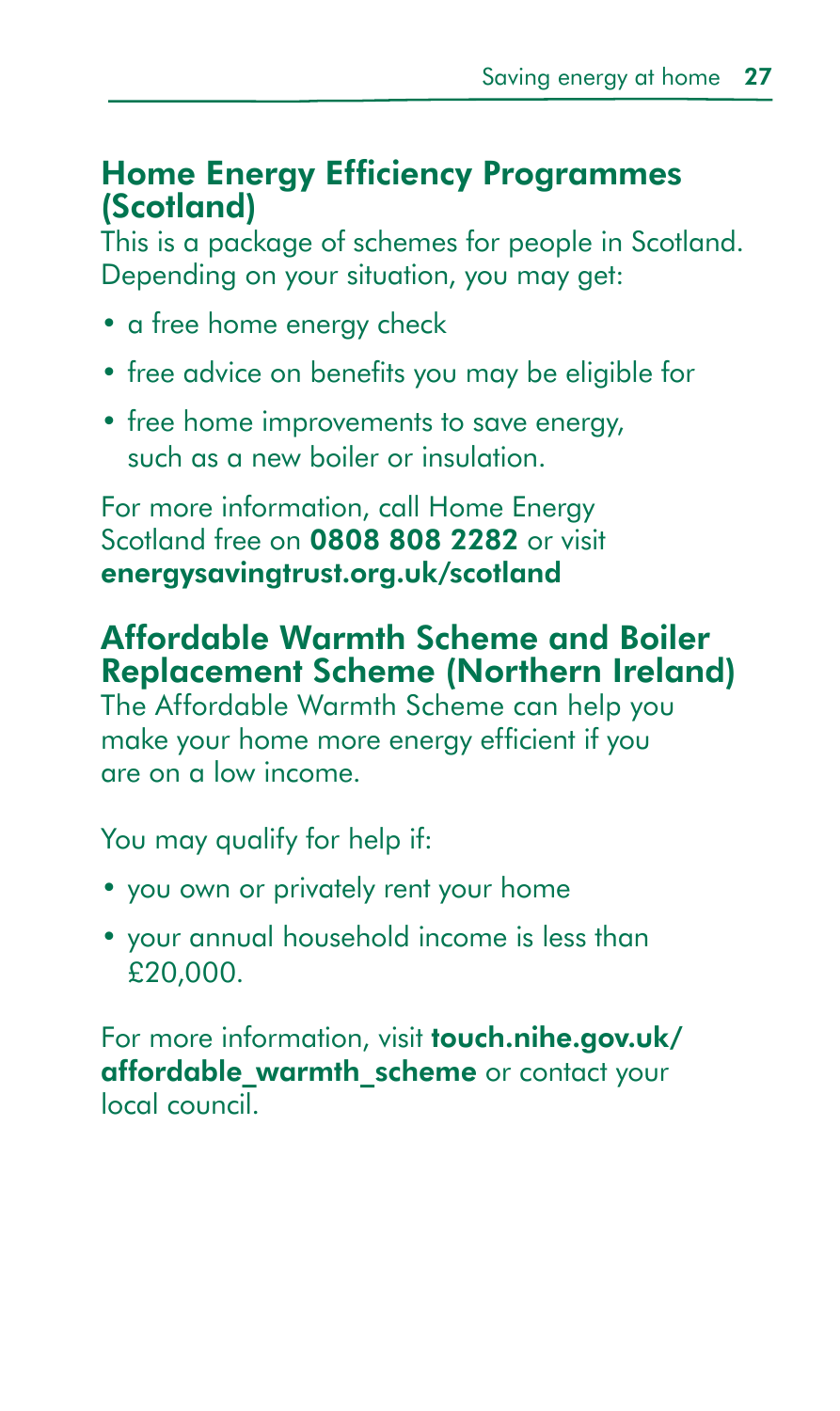The Boiler Replacement Scheme can help you replace a boiler that is over 15 years old with a new energy efficient model. You may also want to change from oil to gas or to a wood pellet boiler.

You may qualify for help if:

- you own your home
- your annual household income is less than £40,000.

For more information, call 03448 920 900 or visit touch.nihe.gov.uk/boiler replacement allowance You can register for the scheme by email at energyefficiency.psis@nihe.gov.uk

### Energy efficiency ratings

If you are replacing your boiler or buying a new household appliance such as a kettle, fridge-freezer or washing machine, check the energy rating label. Products have an energy rating on a coloured label from A (very efficient) to G (inefficient). Some products can have a rating of  $A+, A++$  and  $A+++$ .

It is a good idea to choose the most energy-efficient model for the size you need.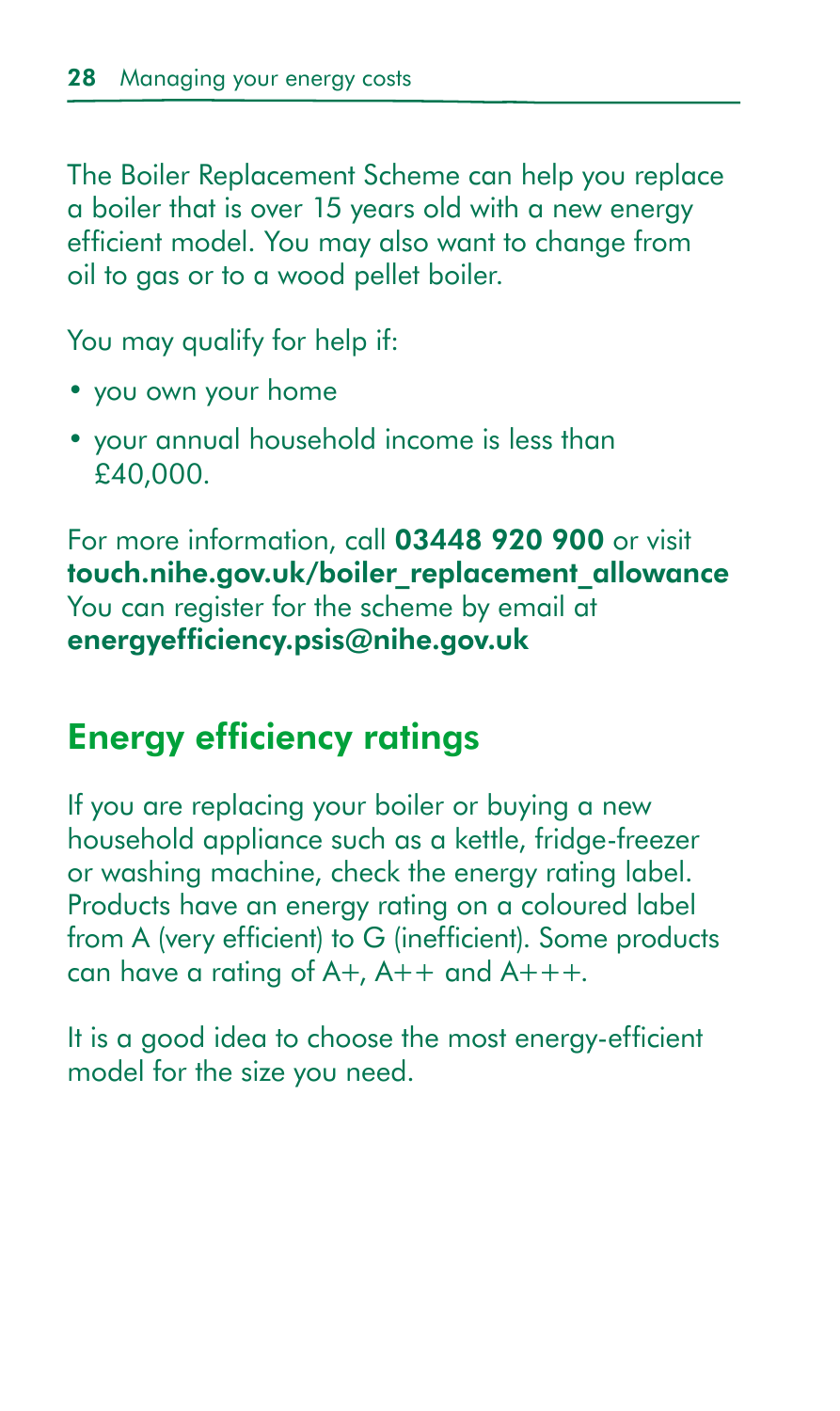# Checking your energy bill

Here are some tips for making sure your energy bill is accurate:

- You can watch a video about how to understand your energy bill at energysavingtrust.org.uk/ domestic/energy-saving-quick-wins
- Check that all the details on the bill are correct and that you are on the right tariff.
- If you think your bill is incorrect, contact your energy supplier and ask them to explain how they calculated it.
- Give your supplier regular meter readings. This means you can get accurate bills rather than estimates. You will only pay for the energy you use.
- If you are worried you have paid too much, take a meter reading. You can ask your energy supplier for a credit refund at any time. If you have a fixed payment plan, you can still ask for a refund. But this can affect how much you pay in the future.

# Smart meters

Smart meters are a new type of gas and electricity meter. As well as measuring the energy you use, they also:

- tell you when you have used this energy and how much it costs
- let your energy supplier take meter readings without you contacting them.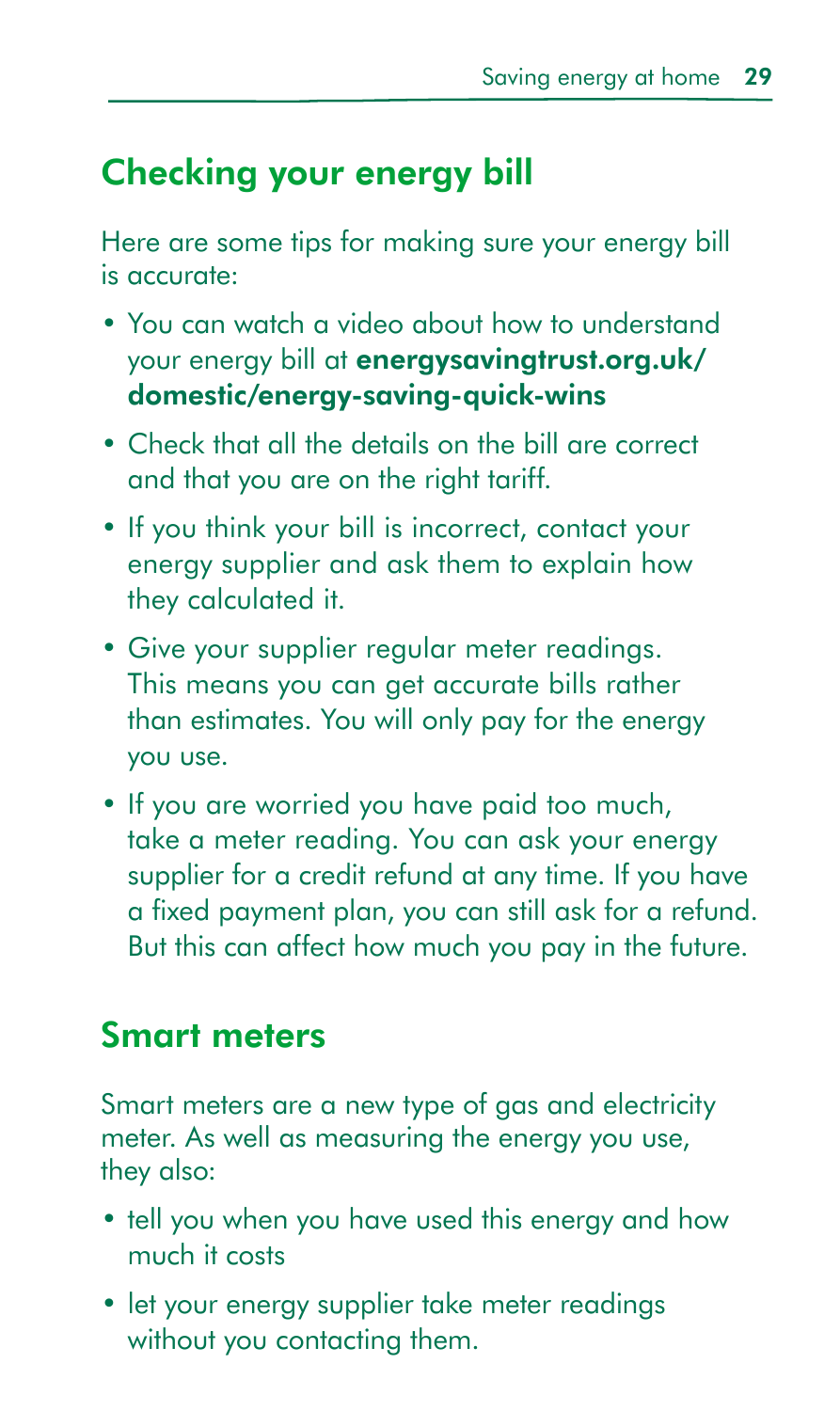With a smart meter, you get an In-Home Display (IHD) unit. This gives details of your gas and electricity use. It may show you where you could save money.

The government has planned for every home in the UK to have a smart meter by the end of 2020. Your energy supplier will contact you when you are due to have a smart meter installed. There is no charge for getting a smart meter. For more information, contact your energy supplier.

### More tips on saving energy at home

For more information on how to save energy in your home:

- visit the Simple Energy Advice website at simpleenergyadvice.org.uk or call their free helpline on 0800 444 202
- visit the Energy Saving Trust website at energysavingtrust.org.uk
- if you live in Scotland, call Home Energy Scotland's energy advisers on 0808 808 2282
- if you live in Northern Ireland, visit nidirect.gov.uk/ energy-wise or call the Northern Ireland Energy Advice Line (also called the Bryson Energy Advice Line) on 0800 142 28 65.

In some parts of the UK, there are independent advice centres that give advice about making your home warmer. They may be able to visit you at home. Your local council can tell you if there is an energy efficiency advice centre in your area.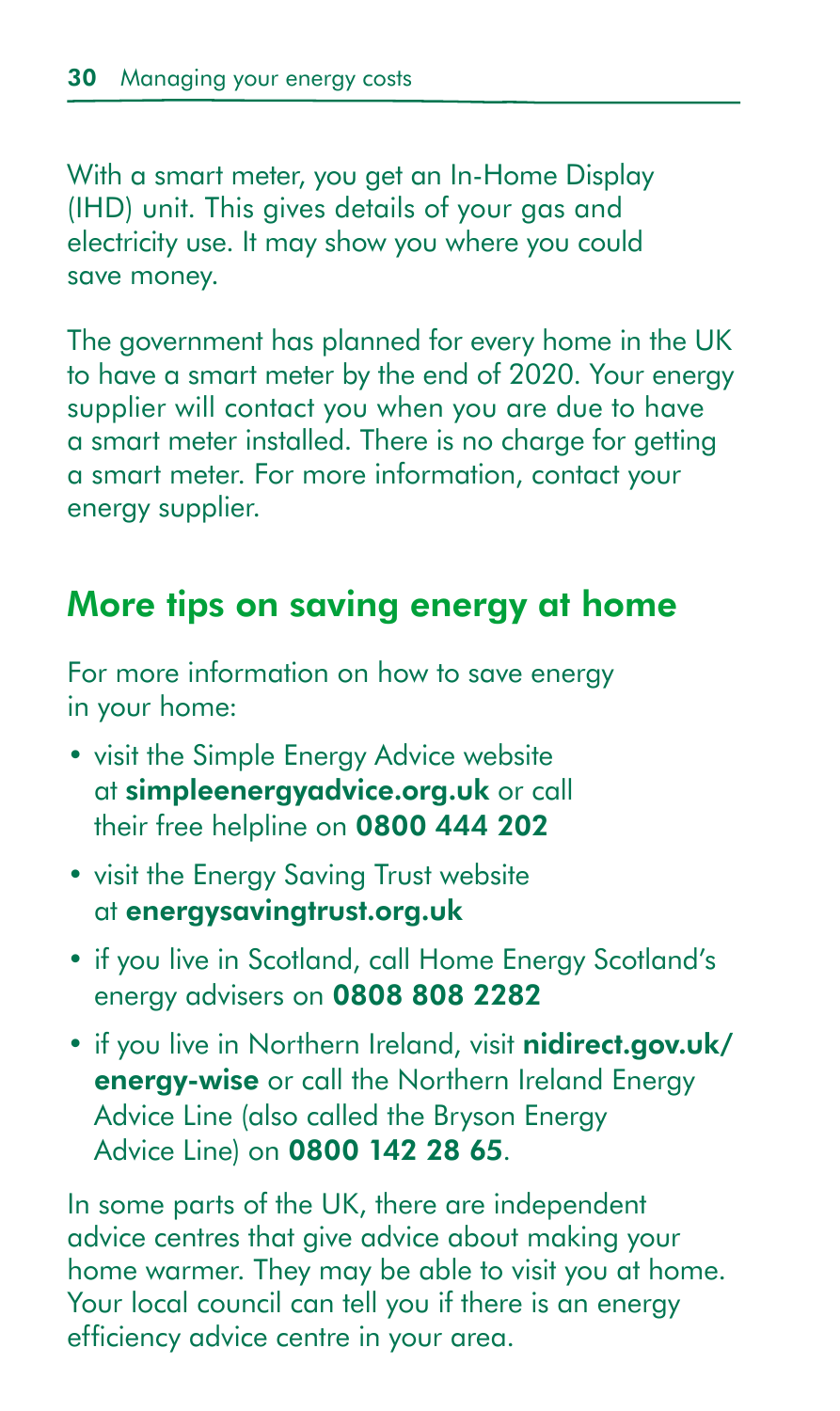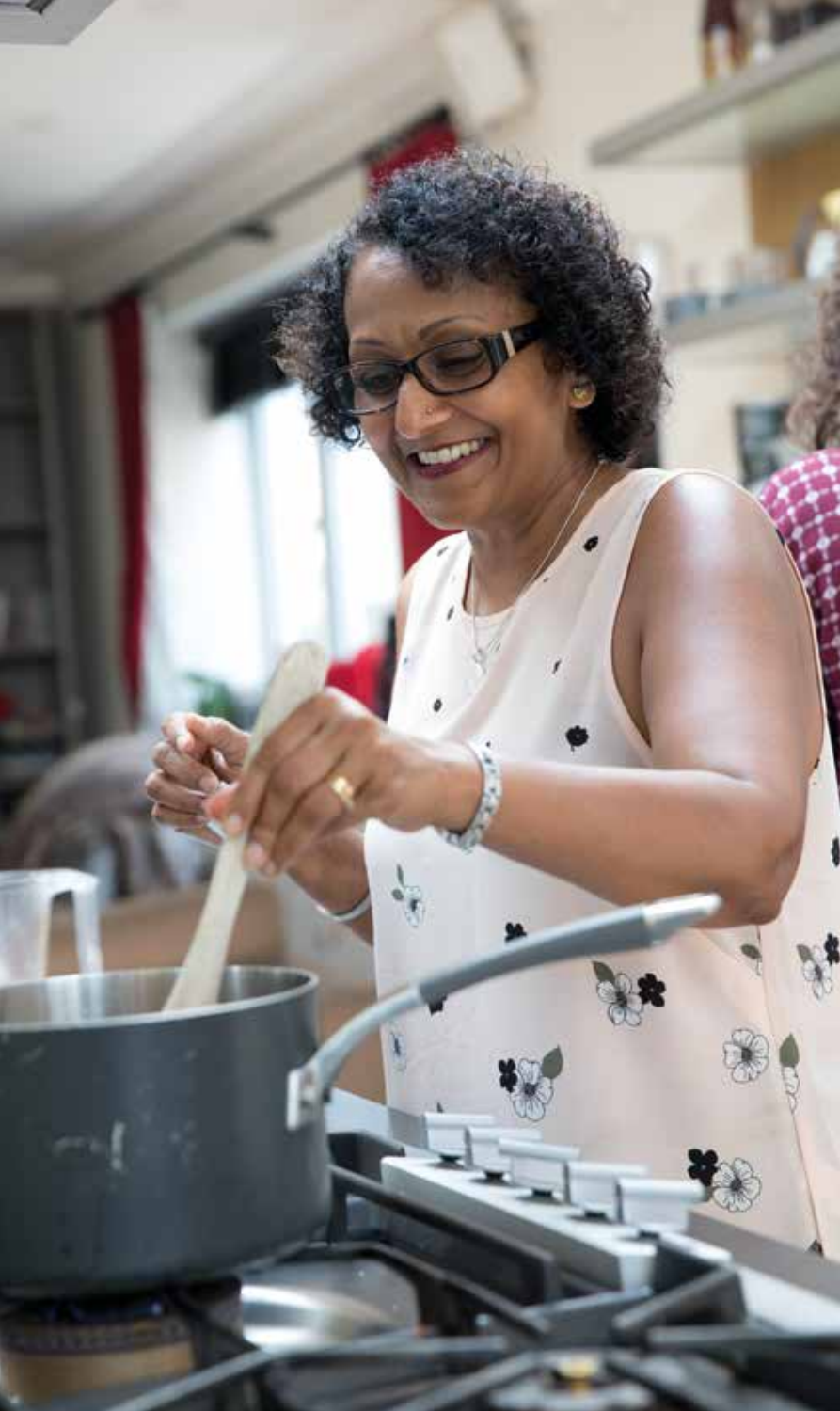# Further information and support

Find out about our expert, up-to-date information about cancer and other ways we can help you. All our information is free for everyone.

#### Order what you need

To order more booklets or leaflets like this, visit be.macmillan.org.uk or call 0808 808 00 00.

#### Online information

All our information is also available online at macmillan.org.uk/ information-andsupport You can also find videos featuring stories from people affected by cancer, and information from health and social care professionals

#### Other formats

We provide information in different languages and formats, including:

- audiobooks
- Braille
- British Sign Language
- easy read booklets
- eBooks
- large print
- translations.

Find out more at macmillan.org.uk/ otherformats If you would like us to produce information in a different format for you, email us at cancerinformationteam @macmillan.org.uk or call 0808 808 00 00.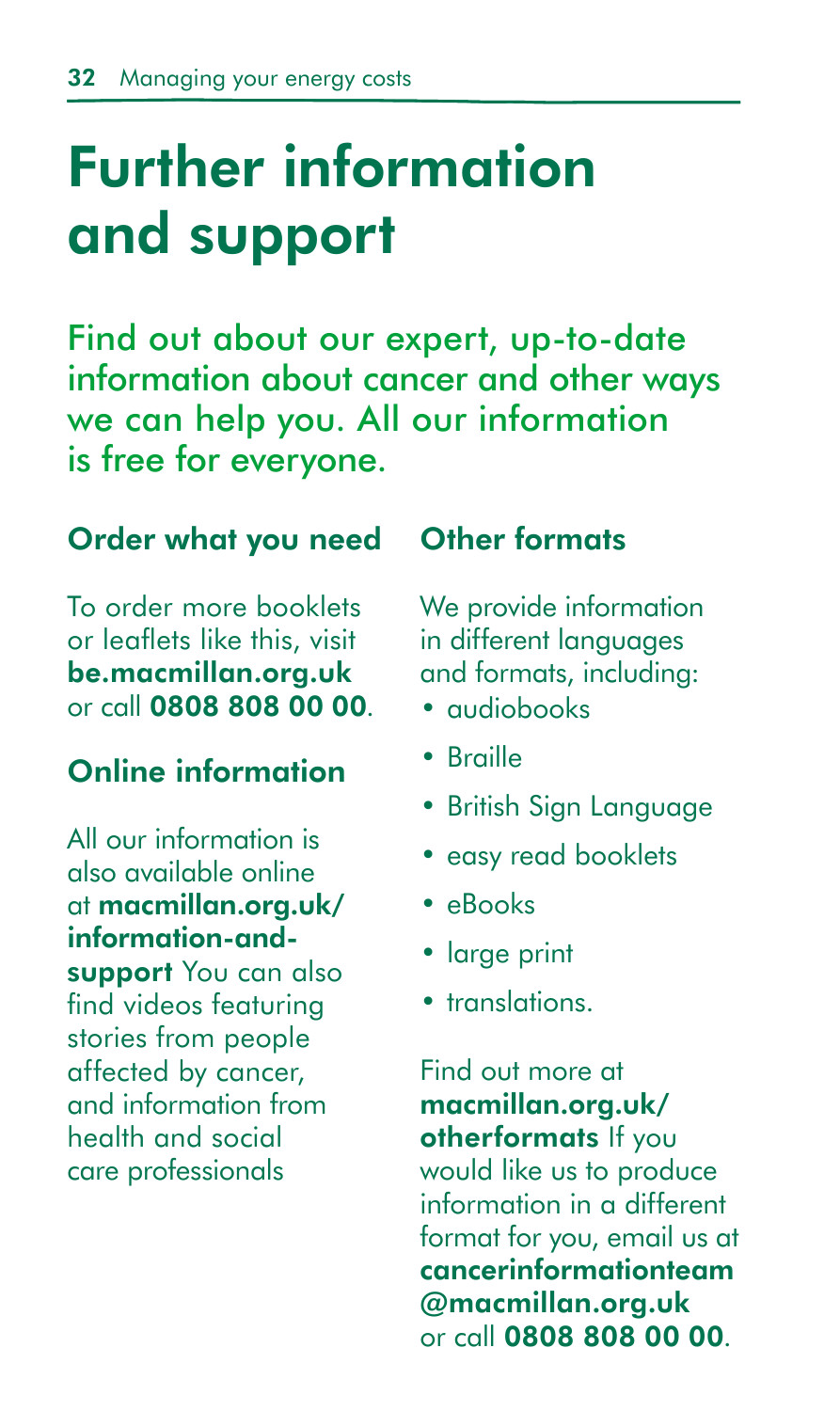#### Other ways we can help

#### Macmillan Support Line

Our free, confidential phone line is open 7 days a week, 8am to 8pm. We can help with medical questions, benefits, financial guidance and local services, or just be there to listen. Call us on 0808 808 00 00 or email us via our website, macmillan.org.uk/ talktous

#### Information centres

Our centres are based in hospitals, libraries and on mobile buses. You can talk to someone or get more information. Find your nearest centre at macmillan.org.uk/ information centres or call 0808 808 00 00.

#### Support groups

You can find support groups in your area by calling 0808 808 00 00 or visiting macmillan.org. uk/selfhelpandsupport You may also want to use

our Online Community to make friends, blog, and read stories. Visit macmillan.org.uk/ community

#### Help with money worries

Our financial guidance team can help you with money worries and accessing benefits. Macmillan also offers one-off grants – for anything from heating bills to extra clothing. Call us on 0808 808 00 00 or visit macmillan.org.uk/ financialsupport

#### Help with work and cancer

Whether you are an employee, a carer, an employer or selfemployed, we can help. Visit macmillan.org.uk/ work or call 0808 808 00 00 to speak to a work support adviser (Monday to Friday, 8am to 6pm).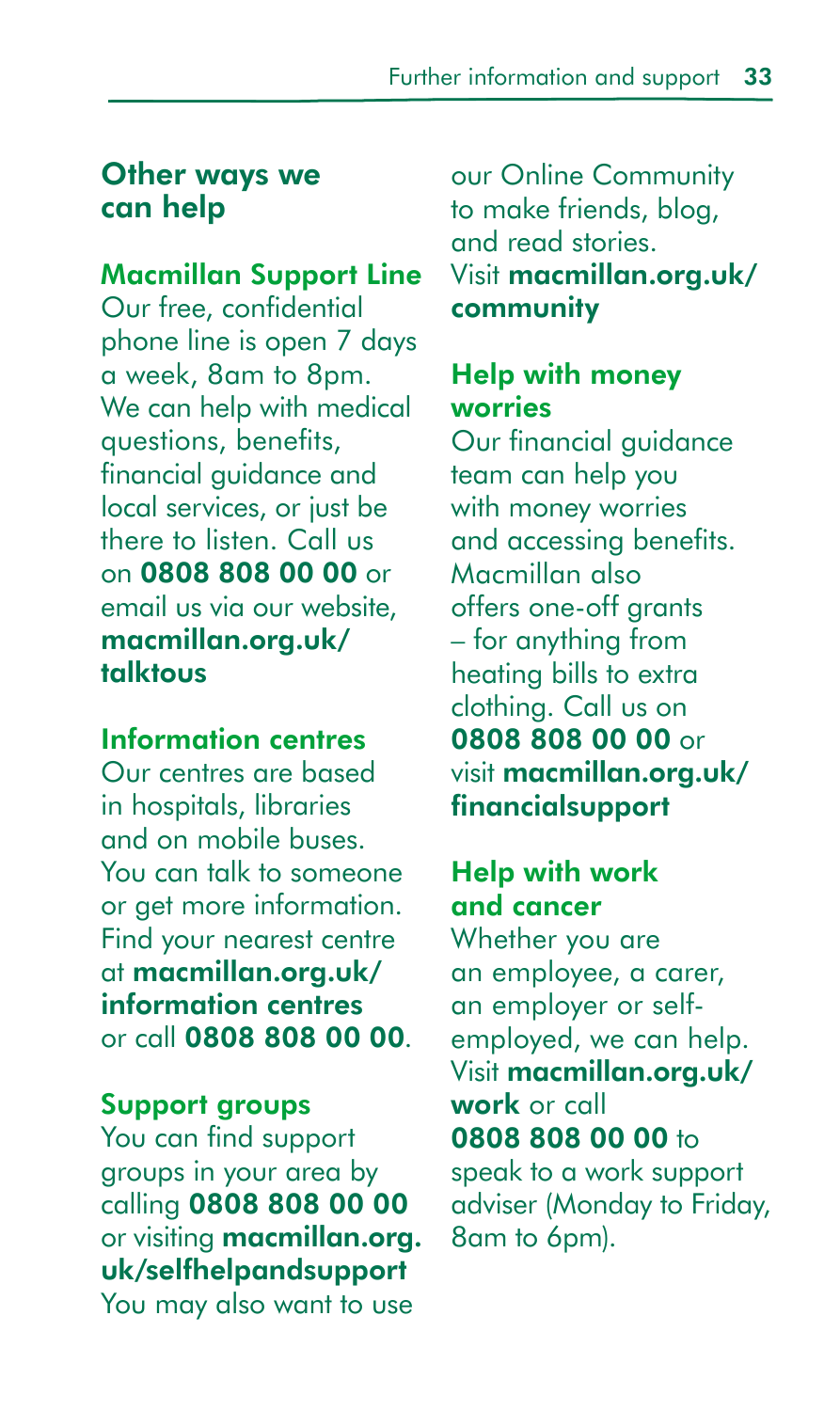# Other useful organisations

There are lots of other organisations that can give you information or support.

#### Help with energy costs and saving energy

British Gas Energy Trust (England, Scotland and Wales) Tel 01733 421 021 Email BritishGasEnergyTrust@ lets-talk.online www.britishgas energytrust.org.uk Helps people who are

struggling with gas and electricity debts by awarding grants to clear those debts. Can also help you clear debts that you may have with other energy suppliers.

Home Energy Scotland Tel 0800 808 2282 (Mon to Fri, 8am to 8pm, and Sat, 9am to 5pm) www.energysaving trust.org.uk/scotland/ home-energy-scotland Managed by the Energy Saving Trust in Scotland. Gives free, impartial advice about heating your home and saving money on your energy bills.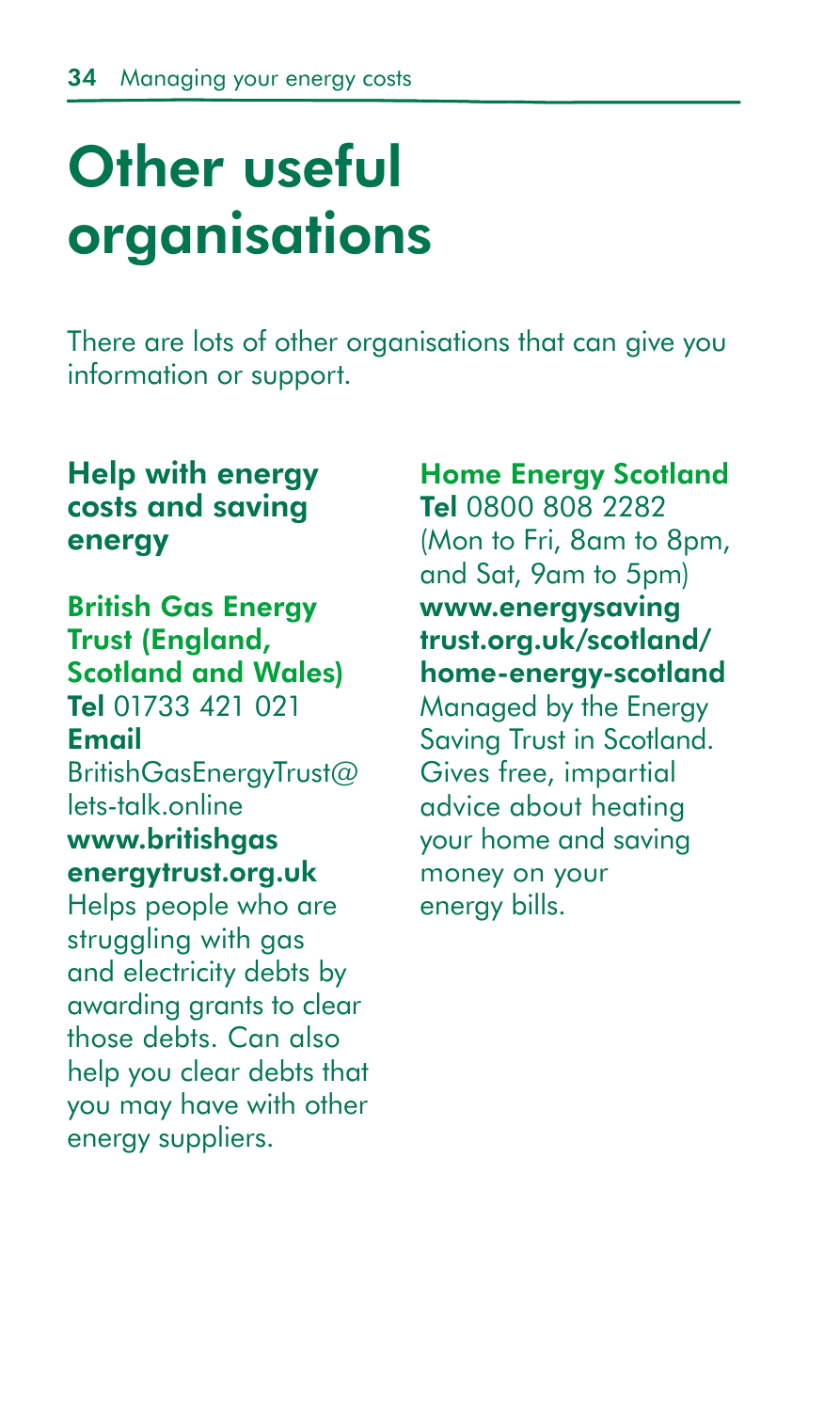#### Housing Executive (Northern Ireland)

Tel 03448 920 900 (Mon to Fri, 8.30am to 5pm) **Textphone** 18001 03448 920 900 **Email** information@ nihe.gov.uk www.nihe.gov.uk This is the public housing authority for Northern Ireland. It has information on its website about saving energy and money. Runs the Affordable Warmth and Boiler Replacement Schemes in Northern Ireland.

#### Nest (Wales)

Tel 0800 808 22 44 (Mon to Fri, 9am to 6pm) Email advicewales @est.org.uk www.nest.gov.wales A Welsh government scheme. Gives free tailored advice and support to help you reduce your energy bills. If you are eligible, you could get free energy‑saving improvements

in your home. These could include a new boiler, central heating or insulation.

Northern Ireland Energy Advice Line (also called the Bryson Energy Advice Line) Tel 0800 142 2865 **Email** info $@$ brysonenergy.org www.brysonenergy.org Run by Bryson Energy and funded by the government in Northern Ireland. Gives free, independent and impartial energy advice to Northern Ireland households. Can also refer you to energy grants and other sources of help in the region.

#### Simple Energy Advice Tel 0800 444 202 www.simpleenergy advice.org.uk

Gives free independent advice, approved by the government, on saving energy in your home.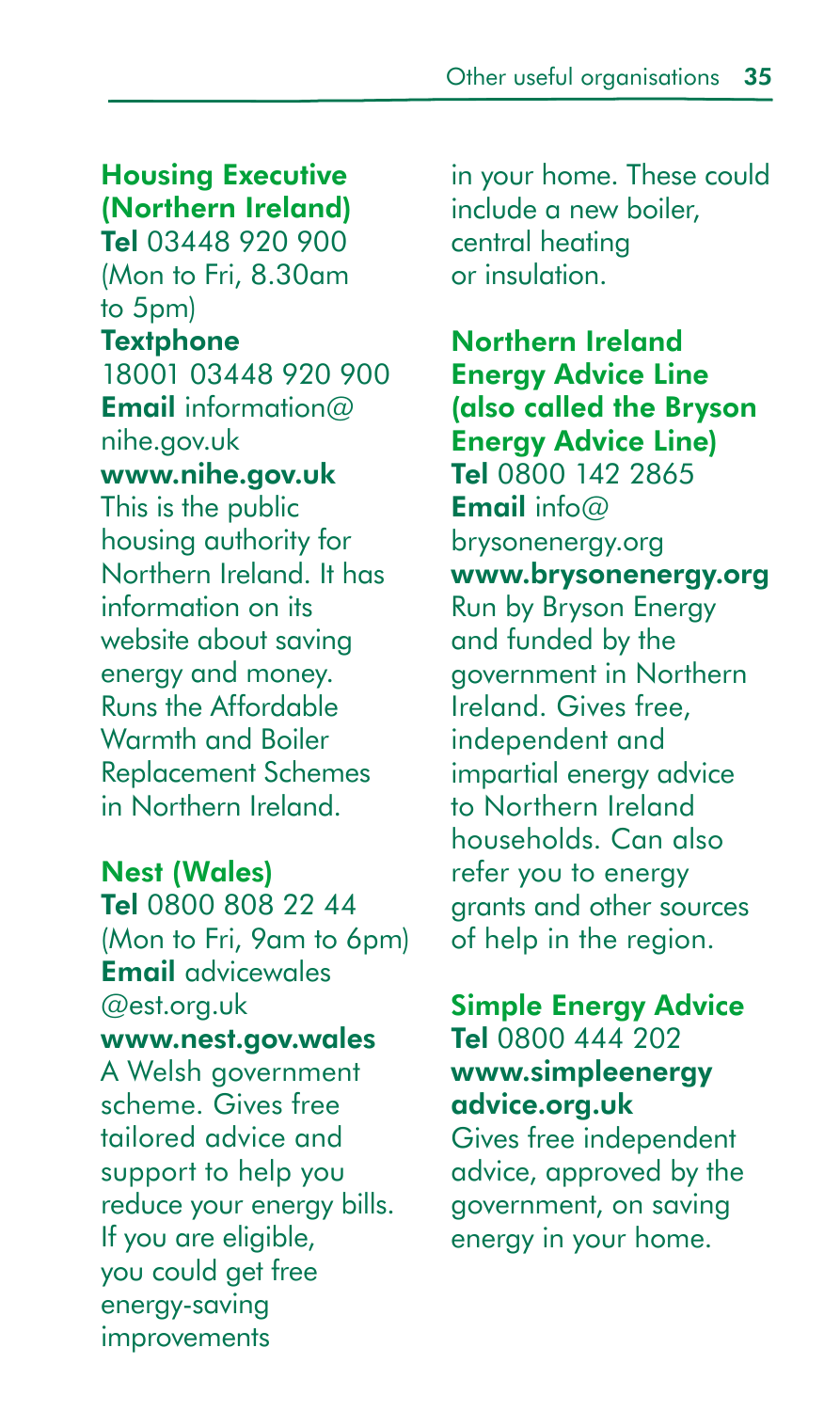#### Consumer support services

Citizens Advice consumer helpline (England, Scotland and Wales) Tel (English) 03454 04 05 06 (Mon to Fri, 9am to 5pm) Tel (Welsh) 03454 04 05 05 **Textphone** 18001 03454 04 05 06 www.citizensadvice. org.uk/consumer/ energy/energy-supply

Offers free help with consumer issues and has a section about energy costs on its website. You can call the helpline for advice if you have a problem with your energy supplier.

**Consumerline** (Northern Ireland) Tel 0330 123 6262 (Mon to Thu, 9am to 5pm, and Fri, 9am to 4pm) **Email** consumerline@ economy-ni.gov.uk www.nidirect.gov. uk/services/contactconsumerline-makecomplaint-or-askadvice Offers free advice to Northern Ireland

consumers and helps you make a complaint.

Energy Ombudsman (England, Scotland and Wales) Tel 0330 440 1624 www.ombudsmanservices.org/energy Resolves complaints from consumers about energy suppliers in England, Scotland and Wales. You must follow your supplier's complaints process first. If the dispute cannot be settled, you can contact the Energy Ombudsman.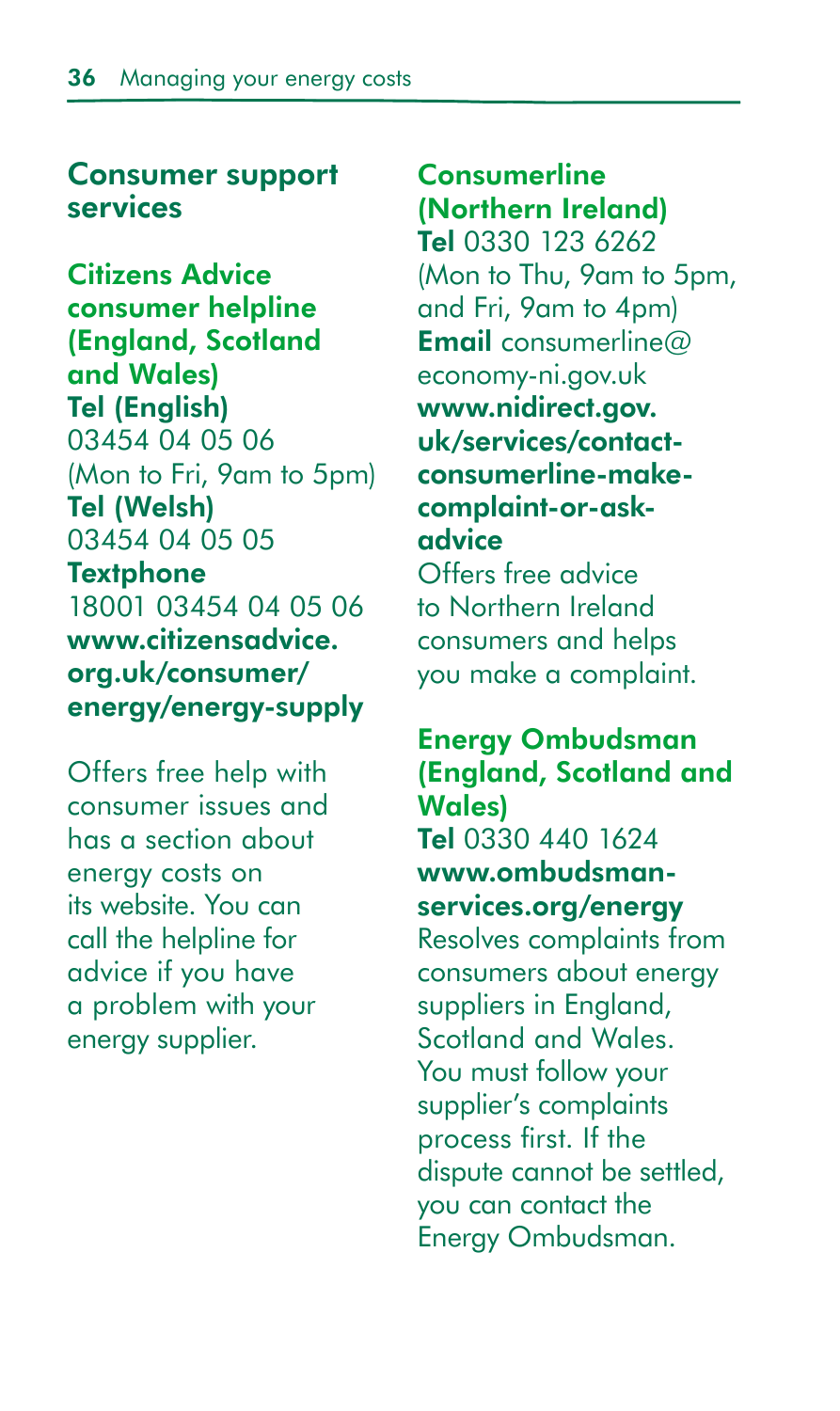#### The Consumer Council for Northern Ireland

Tel 0800 121 6022 Email contact@ consumercouncil.org.uk www.consumercouncil. org.uk

Gives free, independent advice and support to energy consumers in Northern Ireland. Campaigns for a fair deal for consumers and has a tool to help you compare energy supplier rates. Can investigate complaints about energy and water services.

#### Financial support services

#### Advice NI

Tel 0800 028 1881 (Mon to Fri, 9am to 5pm) Email debt@adviceni.net www.adviceni.net Helps people in Northern Ireland to access free debt and money advice.

#### Local councils (England, Scotland and Wales)

Your local council may be able to give you emergency help, such as vouchers or a pre-paid card for fuel. You should be able to find your local council's contact details in your phone book or by visiting:

England www.gov.uk/findlocal-council

**Scotland** www.cosla.gov.uk/ councils

Wales www.wlga.wales/ welsh-local-authoritylinks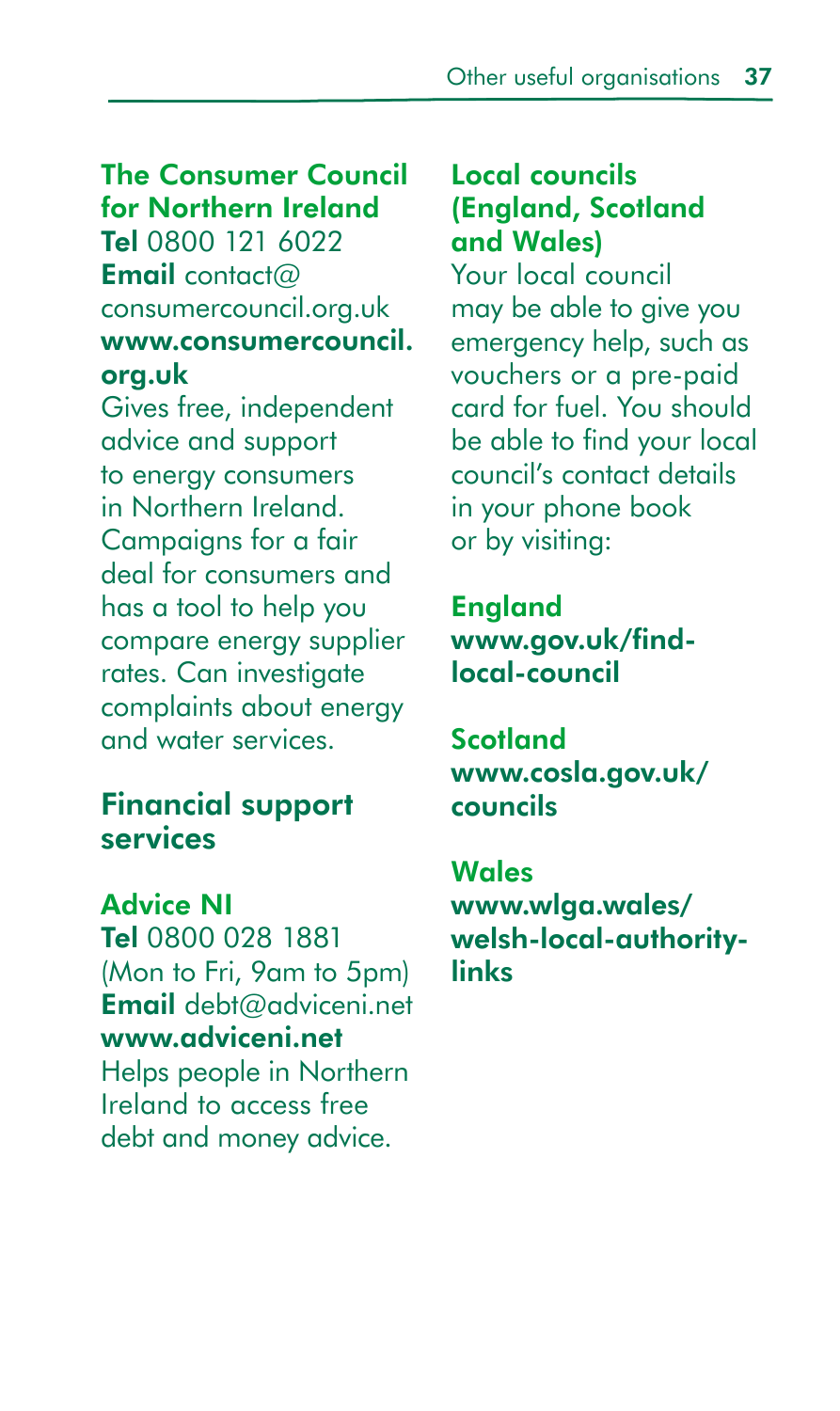#### **StepChange** Debt Charity

Tel 080 0138 1111 (Mon to Fri, 9am to 8pm, and Sat, 9.30am to 1pm) www.stepchange.org Provides free debt advice through phone, email, the website and online through live chats with advisers.

#### Support for older people

#### Age UK

Tel 0800 055 6112 (8am to 7pm, every day of the year) Email contact@ageuk.org.uk www.ageuk.org.uk Provides information and advice for older people across the UK.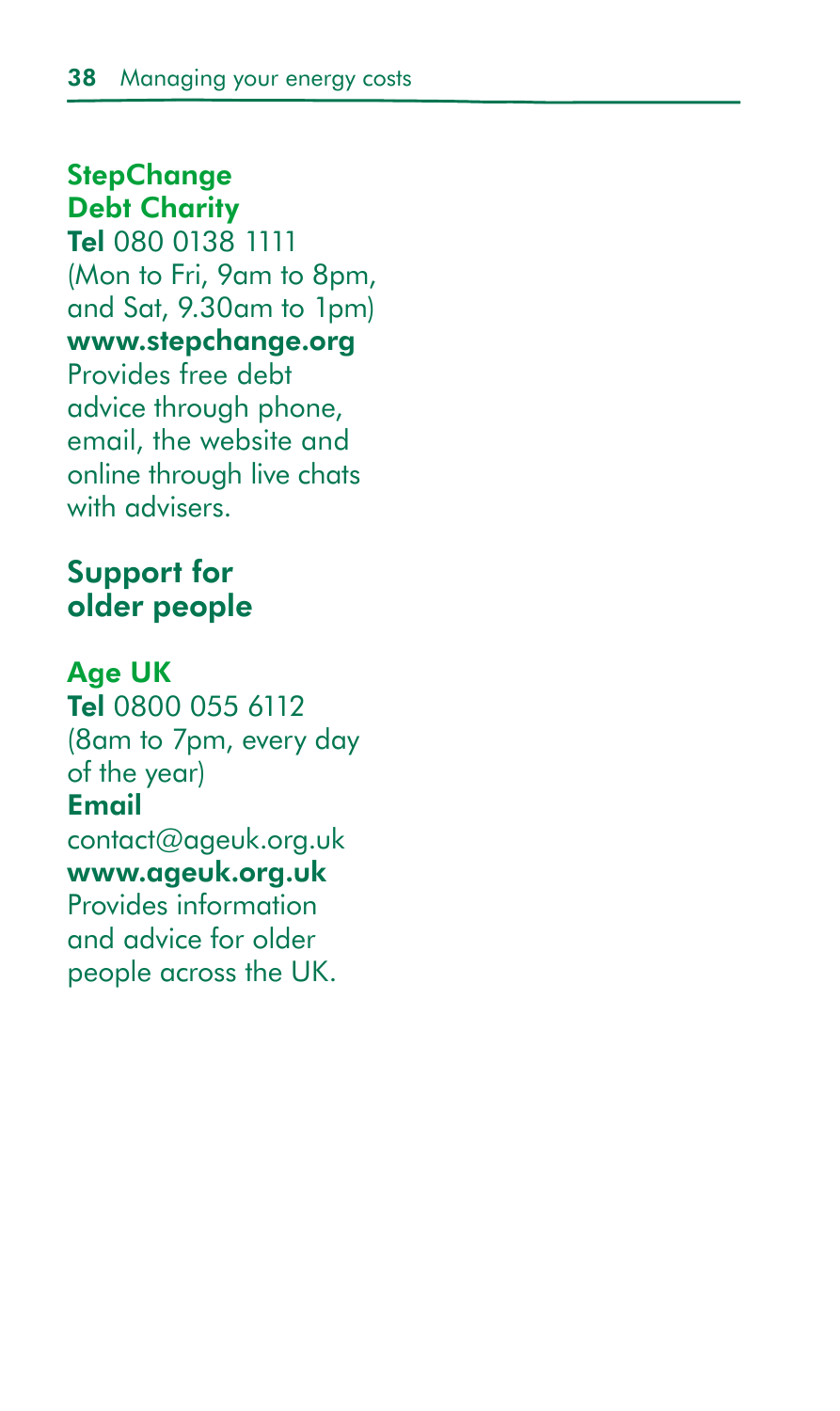#### Disclaimer

We make every effort to ensure that the information we provide is accurate and up to date, but it should not be relied upon as a substitute for specialist professional advice tailored to your situation. So far as is permitted by law, Macmillan does not accept liability in relation to the use of any information contained in this publication, or third-party information or websites included or referred to in it. Some photos are of models.

#### **Thanks**

This leaflet has been written, revised and edited by Macmillan Cancer Support's Cancer Information Development team. It has been approved by Neal Southwick, Macmillan Integrated Financial Support Lead.

With thanks to: Sharon Jackson, Macmillan Energy Advice Team Leader; and Sarah Pentland, Macmillan Marketing Executive.

Thanks also to the people affected by cancer who reviewed this edition, and those who shared their stories.

We welcome feedback on our information. If you have any, please contact cancerinformationteam@macmillan.org.uk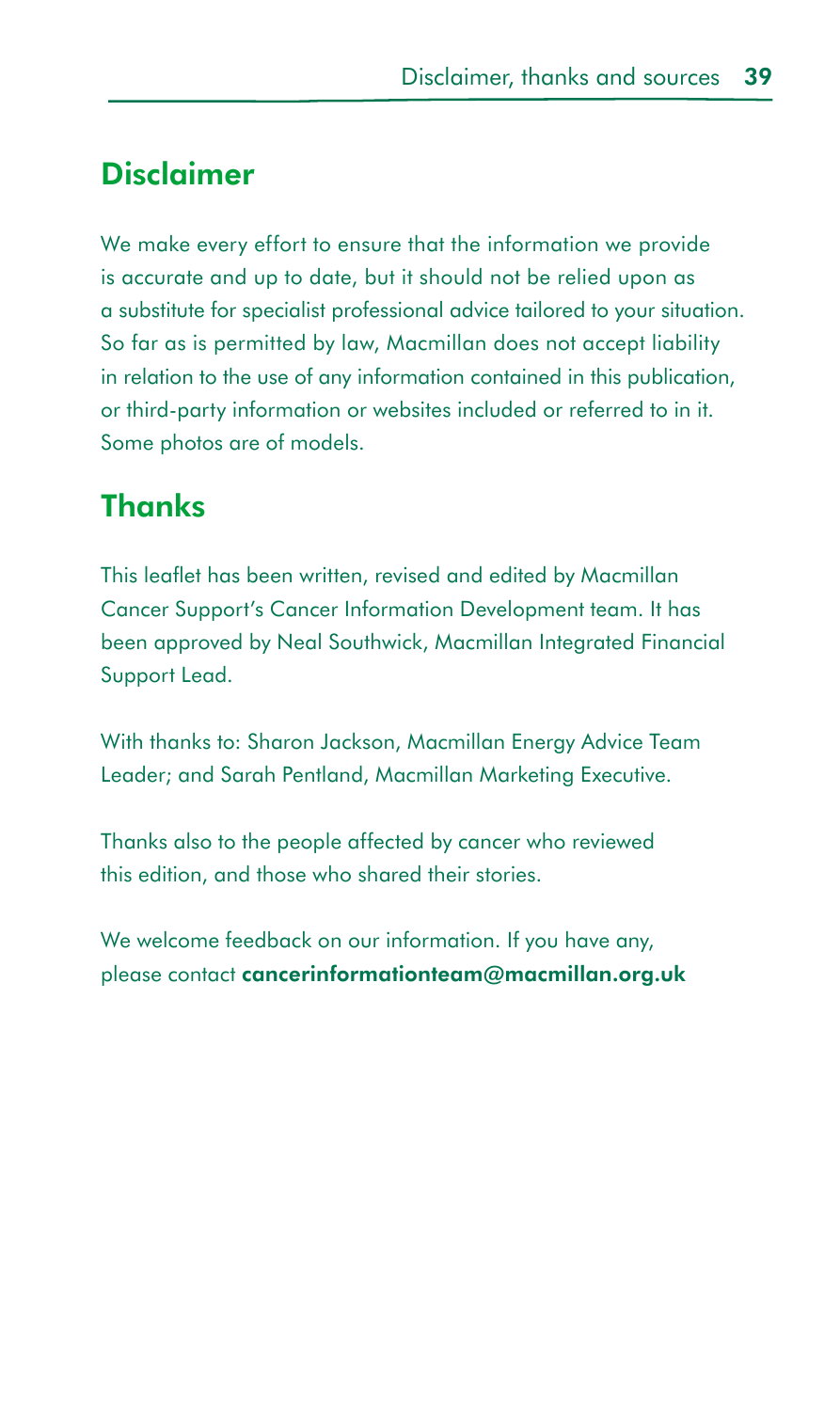#### Sources

We have listed a sample of the sources used in the leaflet below. If you would like more information about the sources we use, please contact us at cancerinformationteam@macmillan.org.uk

Citizens Advice. www.citizensadvice.org.uk (accessed May 2019). Gov.uk. www.gov.uk (accessed May 2019). Macmillan/YouGov online survey. April 2016 to May 2017. Details available at www.macmillan.org.uk/about-us/working-with-us/ corporate-partners/yougov-reference.html(accessed April 2019). NI Direct. www.nidirect.gov.uk (accessed April 2019). Ofgem. www.ofgem.gov.uk (accessed April 2019). Which? www.which.co.uk (accessed April 2019).